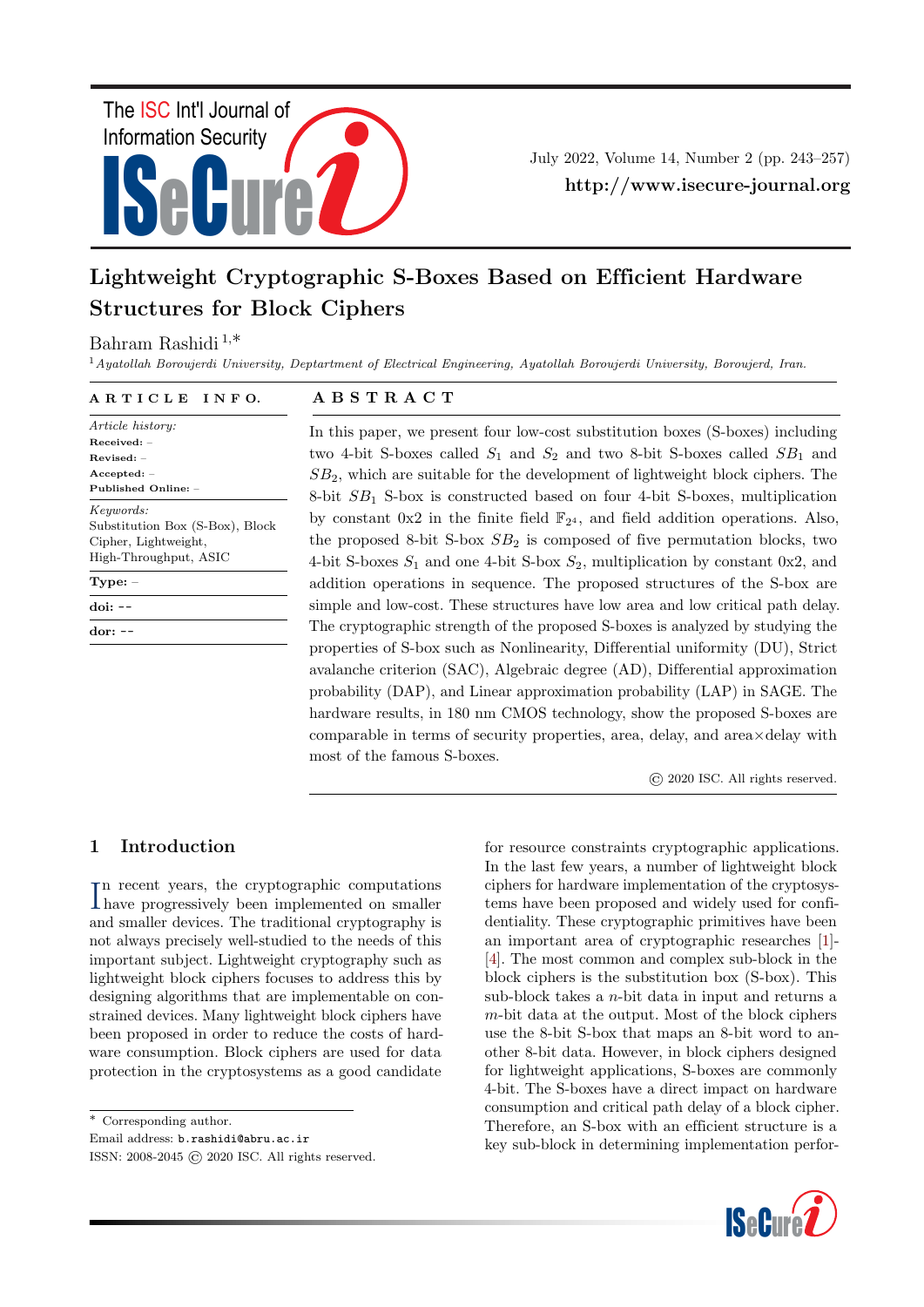#### mance.

The focus of this paper is the design of efficient and lightweight hardware structures for the 8-bit and 4-bit S-boxes. The S-boxes used in block ciphers must have good cryptographic properties and low-cost hardware structure. Therefore, designing an S-box which minimizes the area consumption and critical path delay is crucial for obtaining competitive results. The security of proposed S-boxes is analyzed based on standardized security parameters such as Nonlinearity, Differential uniformity (DU), Strict avalanche criterion (SAC), Algebraic degree (AD), Differential approximation probability (DAP), and Linear approximation probability (LAP) by SAGE [\[22\]](#page-12-0) and [\[30\]](#page-13-0). Also, the critical path delay and area consumption of the structures are achieved in 180 nm CMOS technology. The results show that the proposed structures have reasonable hardware resources, timing characteristics, and security properties compared to the other works. The contributions of this paper are summarized as follows:

- We use the substitution-permutation network (SPN) and MISTY networks, and select 4-bit S-boxes with a low-cost implementation that provide good cryptographic properties of the resulting 8-bit S-box.
- Two 8-bit S-boxes based on 4-bit S-boxes, multiplication by constant  $0x2$  in the finite field  $\mathbb{F}_{2^4}$ , field additions, and permutation blocks are designed. The 8-bit S-boxes have lower hardware resources and lower critical path delay (CPD) than those of other 8-bit S-boxes.
- Security analysis of the proposed S-boxes shown that the structures have an reasonable security level compared to the other works. Therefore, these structures can be used in the lightweight block ciphers.
- The inverse of the proposed S-boxes have similar structures to the original S-box structures.

The rest of the paper is organized as follows. Preliminaries and cryptanalytic properties for S-boxes are presented summarily in [Section 3.](#page-2-0) [Section 4](#page-4-0) the proposed structures of S-box are described. [Section 5](#page-8-0) shows a comparison between our works and related works. Finally, the paper is concluded in [Section 6.](#page-10-0)

### 2 Related Works

Several S-boxes have been reported in [\[5\]](#page-11-2)-[\[21\]](#page-12-1). In the literature, there are many S-box construction methods such as inversion mapping, power polynomial, heuristic methods, and pseudorandom methods [\[5\]](#page-11-2). The inversion mapping S-box consists of simple algebraic expression, thus the S-box design is completed by adding an affine transformation before the input



of the S-box, or after the output of the S-box or both in order to make the overall S-box description more complex in a finite field. For some constrained environments, the cost of this approach might be too high. Therefore, the large area consumed is the main drawback of this method. The field inversion is complex to perform in  $\mathbb{F}_{2^8}$ , so in order to simplify, composite field arithmetic is used by some researchers. The main drawback of the composite field method is greater power consumption, but the delay is much less compared to the architectures which are directly implemented in  $\mathbb{F}_{2^8}$ . In [\[6\]](#page-11-3) a cyclic group  $C_{255}$  in the formation of proposed S-box is used. In [\[7\]](#page-11-4) a chaotic S-box based on the intertwining logistic map and bacterial foraging optimization is designed. In [\[8\]](#page-11-5) an S-box using Gaussian distribution and linear fractional transform is proposed. The S-box is constructed by employing a linear fractional transform based on the Box-Muller transform, polarization decision, and central limit algorithm. In [\[10\]](#page-11-6) a systematic design methodology to generate a chaotic S-box using difference distribution table (DDT) is proposed. In [\[11\]](#page-12-2) a heuristic method called the bee waggle dance for designing the S-box is presented. In [\[12\]](#page-12-3) an innovative scheme of S-box based on the action of projective linear groups on the projective line, and the permutation triangle groups is developed. In [\[15\]](#page-12-4) an S-box based on artificial bee colony optimization and the chaotic map is proposed. An innovative design of Sboxes using cubic polynomial mapping is proposed in [\[16\]](#page-12-5). The use of cubic polynomial maintains the simplicity of the S-box construction method. In [\[17\]](#page-12-6) the authors focus on S-Boxes corresponding to 3 rounds of a balanced Feistel and a balanced MISTY structure. These constructions use the keys  $(k_1, k_2, k_3)$  in their S-boxes, while an S-box is unkeyed. Therefore, the differential and linear properties of the Feistel and MISTY structures need to be analyzed in the unkeyed setting. Also, the main drawback of these structures is the high critical path delay. Non-involutive and involutive 4-bit S-boxes with optimal bit-slice representation are present in [\[18\]](#page-12-7) and [\[19\]](#page-12-8). In [\[20\]](#page-12-9) a 4-bit S-box is proposed with 11 logic gates and critical path delay equal to  $7T_X+4T_A$ , where  $T_A$  and  $T_X$  denote the time delay of a 2-input AND gate and 2-input XOR gate, respectively. In [\[22\]](#page-12-0) a platform named PEIGEN is presented to evaluate security, find efficient software/hardware implementations, and generate cryptographic S-boxes. The platform is only efficient for 3- and 4-bit S-boxes. The S-box design in work [\[22\]](#page-12-0) is based on the searching method. Therefore, for small S-boxes (e.g., not more than 4 bits) this searching approach becomes more challenging with large S-boxes (e.g., more than 6-bit), with the difficulty of too large a search space. For instance, there exit  $256! \approx 2^{1684}$ possible permutations in  $\mathbb{F}_{2^8} \longrightarrow \mathbb{F}_{2^8}$ . The implemen-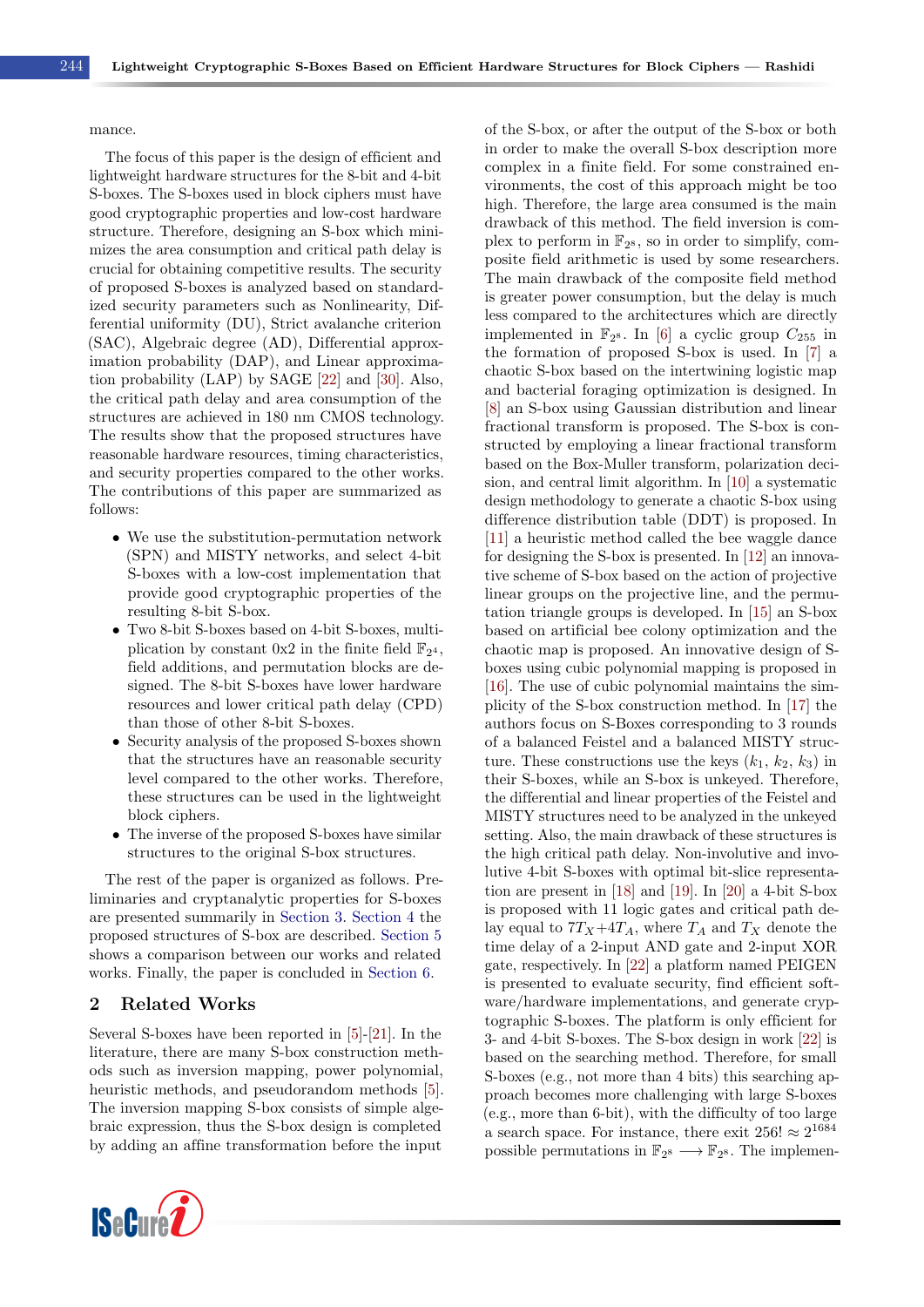tation searching tool PEIGEN can find the efficient (not always the best) implementation of a given Sbox within a set of the invertible instructions. The searching method is based on a bi-directional Dijkstra algorithm and expands the two subgraphs until the predetermined expansion limit is reached (or when a proper stopping rule is satisfied). The expansion limit determines whether the obtained implementation is the best or not. In [\[23\]](#page-12-10) a technique that involves coset diagrams for the action of a quotient of the modular group on the projective line over the finite field is proposed for constructing the S-box. It is constructed by selecting vertices of the coset diagram in a special manner. A useful transformation involving the Fibonacci sequence is also used in selecting the vertices of the coset diagram. In [\[24\]](#page-12-11) a method for obtaining random bijective S-boxes based on improved one-dimensional discrete chaotic map is presented. The proposed method uses a special case of the discrete chaotic map based on the composition of permutations, in order to overcome the problem with the potentially short length of the orbits. The special case is based on the composition of permutations and sine function and has a larger minimum length of the orbits. Most of the previous methods [\[5\]](#page-11-2)-[\[29\]](#page-13-1) are suitable for software implementation and not efficient for hardware structure. These S-boxes have a high hardware implementation cost.

Peigen is aimed to be a platform covering a comprehensive check-list of design criteria of S-boxes appearing in the literature. Peigen not only integrates most of the features in existing tools, but also equips with functionalities to evaluate new security-related properties, improves the efficiency of the search algorithms for optimized implementations in several aspects.

### <span id="page-2-0"></span>3 Preliminaries and Cryptanalytic Properties for S-Boxes

An S-box takes m-bit number as input and transforms them into *n*-bit number as output, where  $m$  and  $n$ are not necessarily equal [\[31\]](#page-13-2). A  $m \times n$  S-box can be implemented as a lookup table (LUT) with  $2^m$  words of  $n$  bits. In other words, an S-box is a nonlinear mapping from the finite field  $\mathbb{F}_{2^n}$  to the finite field  $\mathbb{F}_2$ . An  $n \times m$  S-box can be seen as a vectorial Boolean function  $F : \mathbb{F}_{2^n} \longrightarrow \mathbb{F}_{2^m}$ . The construction of substitution box (S-box) has always been an important research direction in cryptography. In recent years, many methods of S-box construction have been proposed. In these methods, the S-boxes are constructed based on the nonlinear functions. The two main steps of S-box design are shown in [Figure 1.](#page-3-0) The first step is the construction methodology. In this step, the designers select or propose the methodology for S-box

design. The main methodologies in the literature [\[32\]](#page-13-3) are presented in this figure. In the next step, we have a security analysis of the S-box (more details are presented in the next subsections). The three main cryptographic properties of an S-box are nonlinearity (NL), differential uniformity (DU), and algebraic degree (AD). A cryptographically strong S-box should exhibit high NL, low DU, and high AD. To examine the strength of S-boxes, nonlinearity analysis, strict avalanche criterion, linear approximation probability analysis, and differential uniformity analysis are used. In the following, we presented briefly security parameters that are used for the security evaluation of S-boxes.

#### 3.1 Nonlinearity

For a cryptographic *n*-bit Boolean function  $f$ , the nonlinearity is defined based on the least Hamming distance between the vector representing function's truth table and the set of all n-bit affine functions. The high minimum Hamming distance is proper to high nonlinearity. High nonlinearity provides resistance to linear approximation attacks [\[33\]](#page-13-4). The upper bound of nonlinearity is equal to  $NL(f) = 2^{n-1} - 2^{n/2-1}$ [\[34\]](#page-13-5), for an S-box in the finite field  $\mathbb{F}_{2^n}$ . As an 8-bit S-box in  $\mathbb{F}_{2^8}$ , the upper bound of NL is 120. As the S-box is generally the only non-linear component in a block cipher, it has to be carefully chosen to ensure a design is secure against linear attacks. The nonlinearity of a Boolean functions f is computed as:

$$
NL(f) = 2^{n-1}(1 - 2^{-n}max|S_{}(w)|).
$$
  

$$
S_{}(w) = \sum_{w \in GF(2^n)} (-1)^{f(x) \oplus x.w}.
$$

where,  $S_{\leq f}(w)$  is the Walsh spectrum of function f and  $x.w$  denotes the dot-product of  $x$  and  $w$ . Also linearity of a Boolean function  $f$  is defined as

$$
L(f) = \max_{a,b \neq 0} |S_{}(w)|.
$$

The smaller  $L(f)$ , the S-box is the stronger against linear attacks. It is well-known that for any function f over finite field  $\mathbb{F}_{2^n}$  to  $\mathbb{F}_{2^n}$  it keeps that  $L(f) \geq$  $2^{(n+1)/2}$  [\[35\]](#page-13-6). Functions that have this bound are called Almost Bent (AB) functions.

However, in the case  $n > 4$  and n even, we do not know the minimum value of the linearity that can be achieved [\[36\]](#page-13-7). For example, the best linearity value is achieved by the AES S-box with  $L(f)=32$ , for case  $n=8$ .

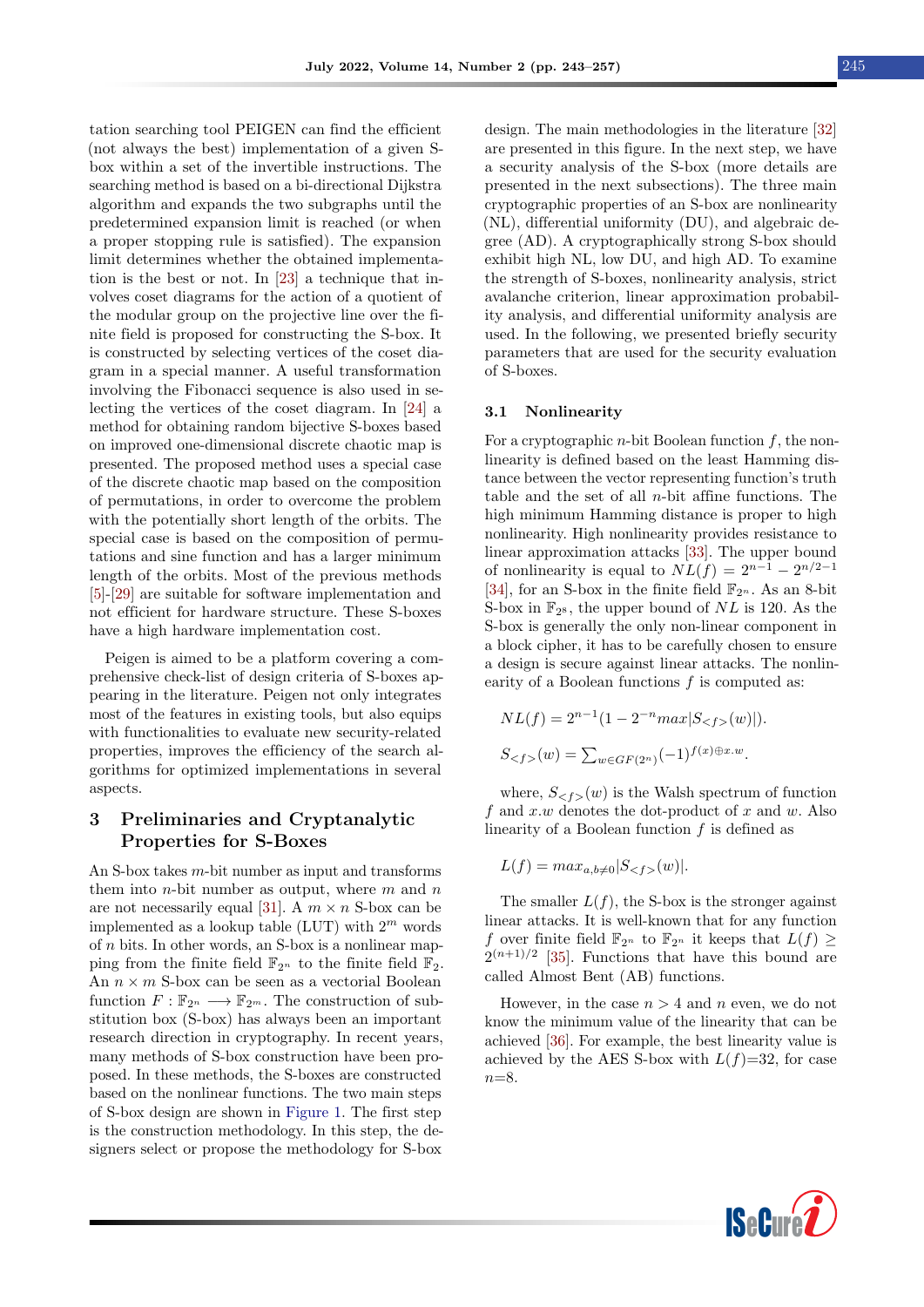<span id="page-3-0"></span>

Figure 1. Main steps of S-box design

#### 3.2 Differential Uniformity (DU)

Differential uniformity (DU) of *n*-bit S-box  $f$  is defined as:

$$
DU(F) = max_{\Delta I, \Delta Y \in \mathbb{F}_{2^n}, \Delta I \neq 0} |\{x \in \mathbb{F}_{2^n} : f(x + \Delta I) + f(x) = \Delta Y\}|.
$$

where,  $x$  is the set of all possible input values of S-box,  $\Delta I$  is input differential and  $\Delta Y$  is output differential. The largest value in the difference distribution table (after omitting the trivial entry case,  $\Delta I = \Delta Y = 0$ ) is the value of DU for an S-box. To resist against differential cryptanalysis and evaluate the differential property of an S-box we use the parameter DU [\[37\]](#page-13-8). The value of DU must be kept as small as possible.

#### 3.3 Strict Avalanche Criterion (SAC)

The work [\[38\]](#page-13-9) introduces an efficient method of Strict avalanche criterion (SAC) to test the performance of an S-box. Perfect nonlinearity implies an earlier design criterion for S-boxes, namely the strict avalanche criterion (SAC). SAC is essentially a diffusion criterion [\[22\]](#page-12-0). If S-box satisfies this criterion, a change (compliment of a bit) in one of the input bits must lead to a change in half of the output bits. In other words, when SAC is satisfied, a small change in the input bits leads to a significant change in the output



bits. The acceptable quantified SAC is equal to 0.5. If an S-box has the SAC value close to 0.5, it ensures that it has a good bound of nonlinearity.

#### 3.4 Algebraic Degree (AD)

A *n*-bit Boolean function  $f$  can be represented as a multivariate polynomial over the field  $\mathbb{F}_2$ , known as its Algebraic Normal Form (ANF), as follows:

$$
f(x_1, ..., x_n) = a_0 + a_1.x_1 + ... + a_{1,2}.x_1.x_2 + ... + a_{1,2,...,n}x_1.x_2...x_n = \sum_{I \subseteq \{1,...,n\}} a_I \prod_{i \in I} x_i.
$$

where the coefficients  $a_0, a_1, ..., a_n, a_{1,2}, ..., a_{1,...,n}$  $\in F_2$ . The number of variables in the largest monomial of the ANF is known as the algebraic degree  $(AD)$ , deg(f). For an n-bit S-box f, there are n component functions  $f_i$ ,  $1 \leq i \leq n$ . The algebraic degree is determined by the maximum degree between all component functions:

$$
AD(f) = max\{deg(f_1), deg(f_2), ..., deg(f_n)\}.
$$

The algebraic degree is considered as a good factor of security against structural attacks, such as integral and higher-order differential. To resist against higherorder differential cryptanalysis [\[39\]](#page-13-10) the preferable value of algebraic degree must be in the bound of  $AD(f) \ge 4$  [\[40\]](#page-13-11).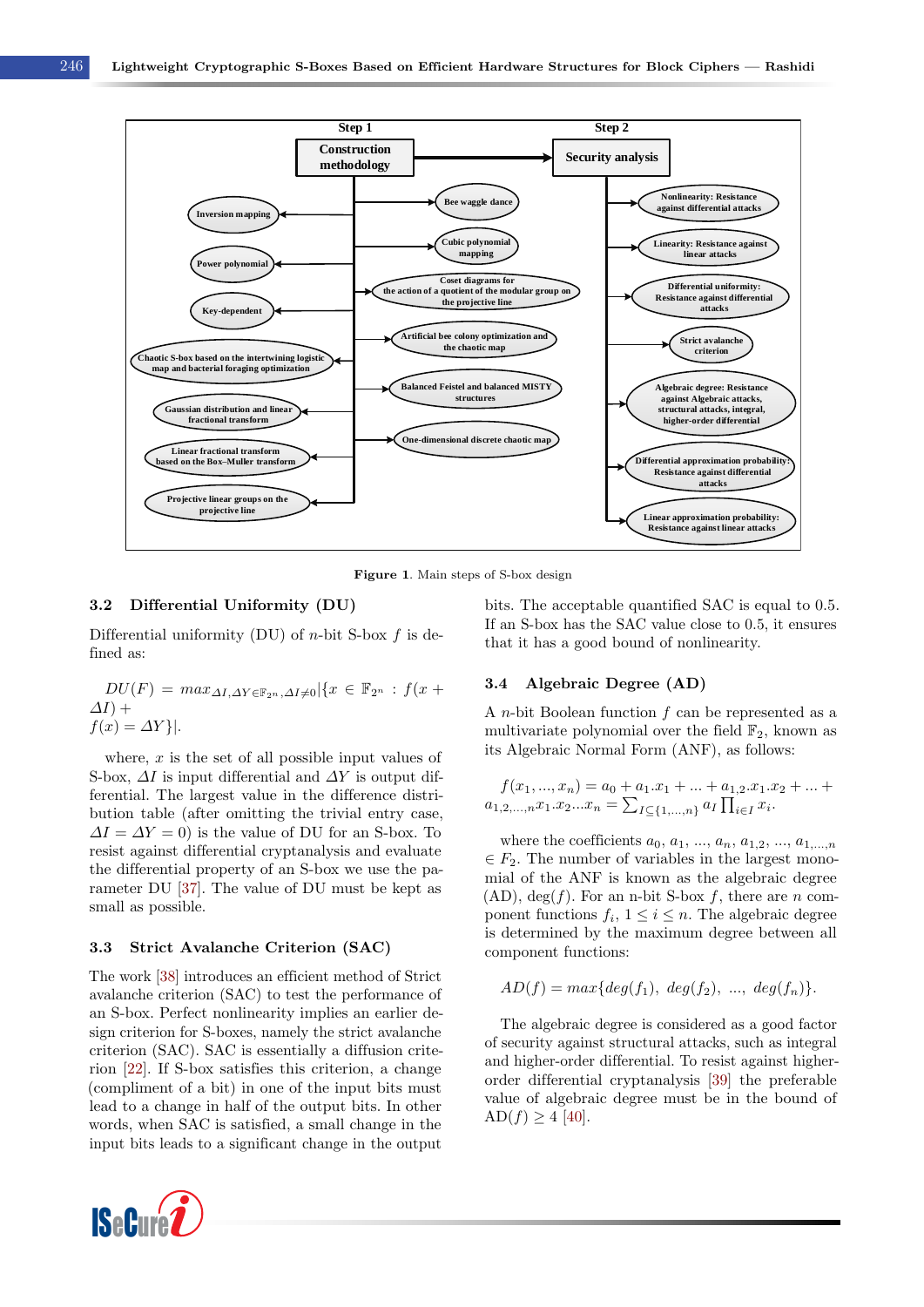#### 3.5 Differential Approximation Probability (DAP)

The differential approximation probability (DAP) can reflect the XOR distribution of the input and output of the Boolean function [\[41\]](#page-13-12). Let us denote the input and output differentials by  $\Delta I$  and  $\Delta Y$ , respectively. The differential approximation probability is calculated as follows [\[41\]](#page-13-12):

$$
DAP(f) = max_{\Delta I \neq 0, \Delta Y} \frac{\#\{x \in X | f(x) + f(x + M_x) = \Delta Y\}}{2^n}
$$

where,  $X$  denotes the set of all possible inputs and the  $M_x$  denotes the input of randomly selected mask. Differential approximation probability returns the difference probability of the difference with the highest probability in the range between 0 and 1. The smaller the DAP, the stronger is the ability of the S-box, resisting against differential cryptanalysis attacks.

#### 3.6 Linear Approximation Probability (LAP)

The imbalance of an event is examined in this analysis. Let us denote the input and output of randomly selected masks by  $M_x$  and  $M_y$ , respectively. In the following, we used the definition as given in [\[33\]](#page-13-4) for maximum linear approximation probability (LAP) calculation:

$$
LAP(f) = max_{M_x, M_y \neq 0} \left| \frac{\{x \in X | x.M_x = f(x).M_y\}}{2^n} - \frac{1}{2} \right|
$$

where,  $X$  denotes the set of all possible inputs. The smaller the LAP, the stronger of the S-box resistance against linear cryptanalysis attacks, and vice versa.

#### <span id="page-4-0"></span>4 Proposed Structures of the S-Box

One of the important components in many block ciphers is the substitution box or S-box. Therefore, the main part of the implementation cost (area and critical path delay) depends on the S-box layer. Designing an S-box which minimizes the area and timing characteristic is crucial for obtaining optimal results. In this section, we present four S-boxes consist of two 4-bit S-boxes and two 8-bit S-boxes. The proposed structures are simple and low-cost. In the case of 4 bit S-box, we have very compact structures. In this paper, we focus on the construction of 8-bit S-boxes using two smaller 4-bit S-boxes and linear operations. In this case, the implementation of S-boxes requires fewer hardware resources.

#### 4.1 Proposed Hardware Structures of 4-bit S-Boxes

In this paper, we present two 4-bit S-boxes called  $S_1$ and  $S_2$  with similar structure. If  $(i_0, i_1, i_2, \text{and } i_3)$  and  $(f_0, f_1, f_2, \text{ and } f_3)$  represent the four input and output bits of the S-box  $(i_0 \text{ and } f_0 \text{ being the least significant})$ bits), respectively. The proposed computations of the  $S_1$  S-box are equal to

$$
f_3 = i_0 \oplus (i_2.i_3)', f_2 = i_1 \odot (f_3 + i_2)', f_1 = i_2 \oplus (f_2 + i_3)',
$$
 and  $f_0 = i_3 \oplus (f_2.f_3)'$ .

For the inverse of this S-box  $S_1^{-1}$  we have:

 $i_3 = f_0 \oplus (f_2.f_3)'$ ,  $i_2 = f_1 \oplus (f_2 + i_3)'$ ,  $i_1 = f_2 \odot$  $(f_3 + i_2)'$ , and  $i_0 = f_3 \oplus (i_2.i_3)'$ .

Also, for  $S_2$  S-box we have

 $f_3 = i_0 \odot (i_2 + i_3)'$ ,  $f_2 = i_1 \odot (f_3 \cdot i_2)'$ ,  $f_1 = i_2 \oplus$  $(f_2.i_3)'$ , and  $f_0 = i_3 \oplus (f_2 + f_3)'$ .

The inverse of this S-box  $S_2^{-1}$  is computed as follows:

$$
i_3 = f_0 \oplus (f_2 + f_3)', i_2 = f_1 \oplus (i_3.f_2)', i_1 = f_2 \odot (f_2.f_3)', \text{ and } i_0 = f_3 \odot (i_2 + i_3)'
$$
.

The operators  $\oplus$ ,  $\odot$ ,  $+$ , and . are equal to XOR, XNOR, OR and AND logic gates, respectively. The values of these S-boxes in hexadecimal notation are given by [Table 1.](#page-5-0)

#### 4.1.1 Difference Distribution Table of the Proposed 4-bit S-Boxes

Consider a system with input  $I = [I_1, I_2, ... I_n]$  and output  $Y = [Y_1, Y_2, ... Y_n]$ . Let two inputs to the system be  $X'$  and  $X''$  with the corresponding outputs  $Y'$  and  $Y''$ , respectively. The input difference and output difference are given by  $\Delta I = I' \oplus I''$  and  $\Delta Y = Y' \oplus Y''$ , respectively, where  $\oplus$  represents a bit-wise exclusive-OR of the n-bit vectors and, so,

$$
\Delta I = [\Delta I_1, \Delta I_2, ..., \Delta I_n], \Delta Y = [\Delta Y_1, \Delta Y_2, ..., \Delta Y_n]
$$

where  $\Delta I_i = I'_i \oplus I''_i$ , and  $I'_i$  and  $I''_i$  representing the  $i^{th}$  bit of  $I'$  and  $I''$ , respectively. The probability that a particular output difference  $\Delta Y$  occurs given a particular input difference  $\Delta I$  is  $1/2^n$  where n is the number of bits of I. Differential cryptanalysis explores a scenario where a particular  $\Delta Y$  occurs given a particular input difference  $\Delta I$  with a very high probability.

The difference distribution table for the  $S_1$  S-box

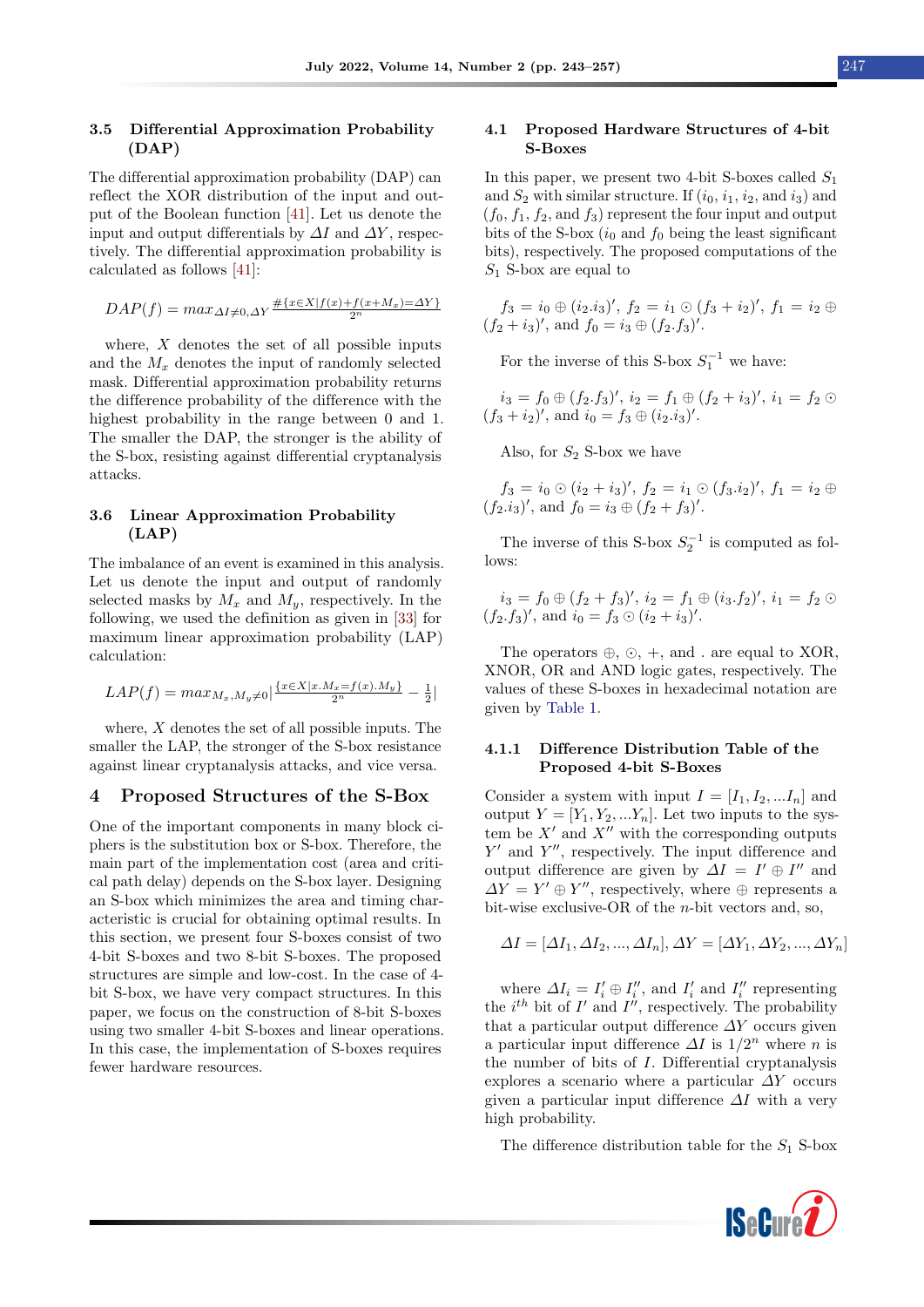Table 1. The values of four 4-bit S-boxes  $S_1$  and  $S_2$ 

| $\ddot{i}$                               | 0 1 2 3 4 5 6 7 8 9 a b c d e f |  |  |  |  |  |  |  |  |
|------------------------------------------|---------------------------------|--|--|--|--|--|--|--|--|
| $S_1(i)$ c 3 b 5 e 7 9 1 d 0 8 4 6 f 2 a |                                 |  |  |  |  |  |  |  |  |
| $S_2(i)3$ a 6 e c 1 8 4 b 2 d 5 f 0 9 7  |                                 |  |  |  |  |  |  |  |  |

<span id="page-5-0"></span>is given in [Table 2.](#page-6-0) The first column and first row in the table show input difference  $(\Delta I)$  and output difference  $(\Delta Y)$  values. Each element of the table represents the number of occurrences of the corresponding output difference  $\Delta Y$  value given the input difference  $\Delta I$ . The largest value in the table is 4, for example corresponding to  $\Delta I = 5$  and  $\Delta Y = 2$ , we have one 4 value. Therefore, the probability that  $\Delta Y = 2$  given an arbitrary pair of input values that satisfy  $\Delta I = 5$ is 4/16. The smallest value in the table is 0 and occurs for many difference pairs. In this case, the probability of the  $\Delta Y$  value occurring given the  $\Delta I$  value is 0.

The largest value in the difference distribution table (after omitting the trivial entry case,  $\Delta I = \Delta Y = 0$ ) is the value of DU for an S-box. The value of DU must be kept as small as possible to resist against differential cryptanalysis. Based on the difference distribution table values the proposed 4-bit S-boxes have a low probability for a particular  $\Delta Y$  occurs given a particular input difference  $\Delta I$ .

[Figure 2](#page-5-1) (a) and (b) show the proposed structures of 4-bit  $S_1$  and  $S_2$  S-boxes, respectively. As seen from the figures, the  $S_1$  and  $S_2$  S-boxes can be implemented with (three XOR, one XNOR, two NAND, and two AND operations) and (two XOR, two XNOR, two NAND, and two AND operations), respectively. The constructions are simple and low-cost for hardware implementation. [Table 3](#page-6-1) shows the hardware results of the proposed structures of 4-bit S-boxes and other related works. As seen from the table, the proposed 4-bit S-boxes have reasonable hardware resources and timing characteristics compared to other 4-bit S-boxes. The area and critical path delay of  $S_1$ and  $S_2$  S-boxes when directly synthesizing the equations using Synopsys Design Compiler tool based on the library of standard cells with 180 nm CMOS technology are equal to (14 GEs and 0.543 ns) and (14 GEs and 0.539 ns), respectively. In [\[22\]](#page-12-0) for 4-bit Sboxes, the S-box generator with different sets of criteria (CriteriaSet0 to CriteriaSet5) is runed. The area consumed on 180 nm technology for 4-bit S-boxes CriteriaSet0, CriteriaSet1, CriteriaSet2, CriteriaSet3, CriteriaSet4, and CriteriaSet5 are equal to 12∼14.34 GEs, 18∼20.01 GEs, 15.33∼18.67 GEs, 16.33∼21.34 GEs,  $20~21$  GEs, and  $18~19.34$  GEs, respectively. The proposed 4-bit S-boxes have the lower area than that of the 4-bit S-boxes of CriteriaSet1 to CriteriaSet5 in [\[22\]](#page-12-0). The PEIGEN tool in [\[22\]](#page-12-0) is only ef-



<span id="page-5-1"></span>

**Figure 2.** The proposed structure of 4-bit S-boxes  $S_1$  (a) and  $S_2$  (b)

ficient for 3- and 4-bit S-boxes. It is said to be in its embryonic stage, because, for larger S-boxes (≥ 5-bit), it is satisfactory only for evaluating security, but not yet powerful enough for implementing and generating strong S-boxes.

Nonlinearity, Linearity, Differential uniformity, Algebraic degree, Differential approximation probability, Linear approximation probability, Strict avalanche criterion of the two S-boxes are equal to 4, 8, 4, 3, 0.25, 0.25, and 0.51, respectively. These security analysis results are equal to the results of the famous 4-bit S-boxes used in the block ciphers such as PRESENT, PICCOLO, and CLEFIA. From the hardware point of view, the proposed structures and two works [\[43\]](#page-13-13) and [\[44\]](#page-13-14) are almost similar. But the main difference is for the important parameter SAC. The SAC for the proposed structures  $S_1$ ,  $S_2$ , [\[43\]](#page-13-13), and [\[44\]](#page-13-14), are equal to 0.4063, 0.4141, 0.3906, and 0.3906, respectively. As mentioned before, the acceptable quantified SAC is equal to 0.5. If an S-box has a SAC value close to 0.5, it ensures that it has a good bound of nonlinearity.

#### 4.2 Proposed Hardware Structure of the 8-bit S-Boxes

In this subsection, we present the proposed 8-bit Sboxes called  $SB_1$  and  $SB_2$ . These S-boxes are constructed based on the proposed 4-bit S-boxes  $(S_1, S_2)$ , multiplication by 2 in the finite field  $\mathbb{F}_{2^4}$ , bit-wise XOR, and permutation operations.

#### $4.2.1$  SB<sub>1</sub>

The proposed structure of 8-bit S-box  $SB<sub>1</sub>$  is shown in [Figure 3.](#page-7-0) The proposed S-box  $SB<sub>1</sub>$  is constructed based on 2-round substitution-permutation network (SPN) structure with bit permutation, two addition, two multiplication by 2, and the small 4-bit S-boxes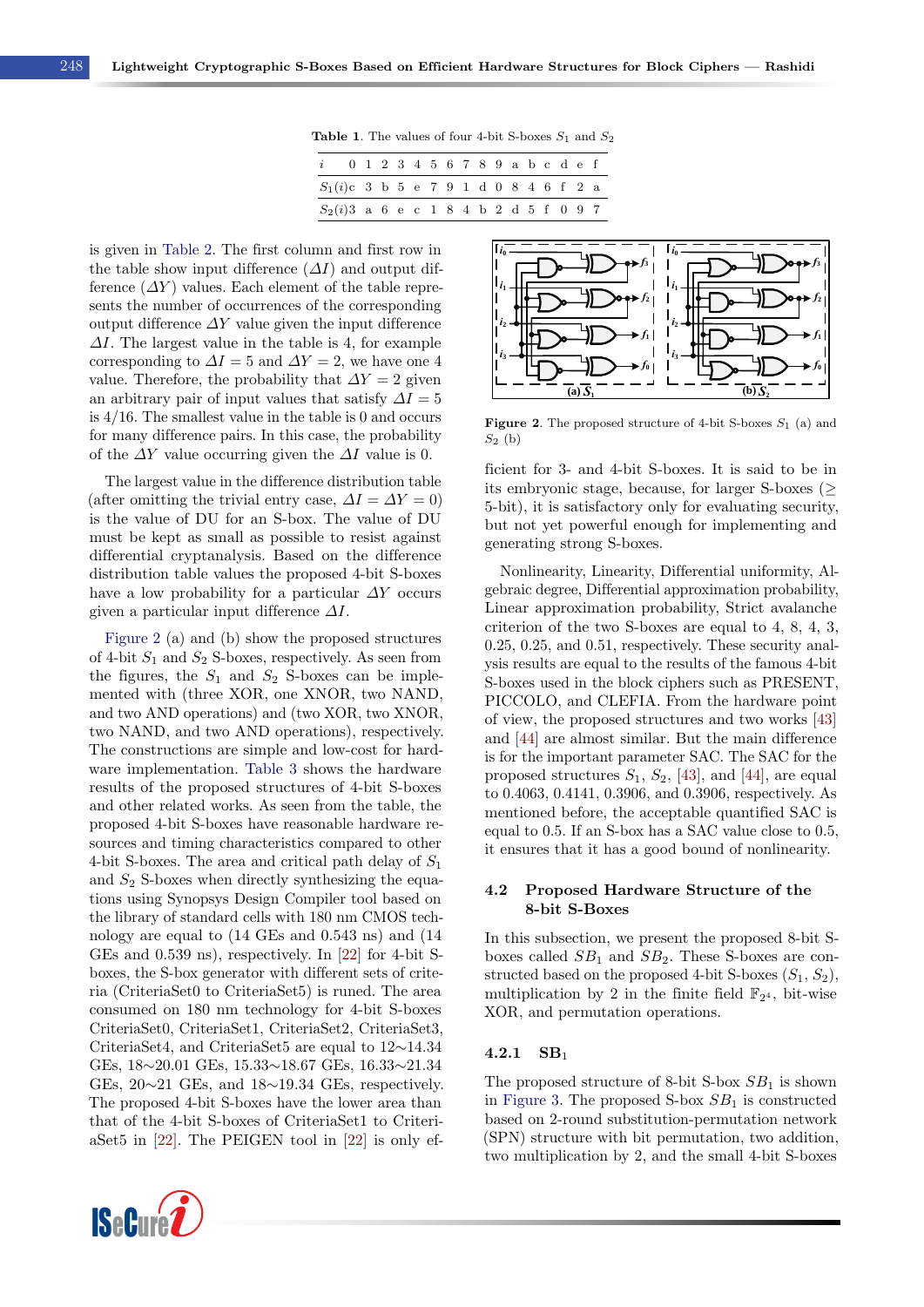|                | $\overline{0}$ | $\mathbf{1}$     | $\overline{2}$   | 3                | $\overline{4}$   | $\overline{5}$   | 6                | $\overline{7}$ | 8                | 9              | $\mathbf{a}$     | b                | $\overline{c}$ | $\mathbf d$      | e                | $\rm f$          |
|----------------|----------------|------------------|------------------|------------------|------------------|------------------|------------------|----------------|------------------|----------------|------------------|------------------|----------------|------------------|------------------|------------------|
| $\overline{0}$ | 16             | $\overline{0}$   | 0                | $\overline{0}$   | 0                | $\boldsymbol{0}$ | 0                | 0              | $\overline{0}$   | 0              | 0                | 0                | 0              | 0                | 0                | $\boldsymbol{0}$ |
| $\mathbf{1}$   | $\overline{0}$ | $\overline{0}$   | 0                | $\overline{0}$   | $\overline{0}$   | $\overline{0}$   | $\overline{0}$   | $\overline{0}$ | $\overline{4}$   | $\overline{4}$ | 0                | 0                | $\overline{2}$ | $\overline{2}$   | $\overline{2}$   | $\boldsymbol{2}$ |
| $\overline{2}$ | 0              | $\overline{0}$   | $\boldsymbol{0}$ | $\overline{0}$   | 4                | $\overline{4}$   | 4                | 4              | $\overline{0}$   | $\overline{0}$ | $\overline{0}$   | $\boldsymbol{0}$ | 0              | $\overline{0}$   | $\overline{0}$   | $\overline{0}$   |
| 3              | 0              | $\overline{0}$   | $\overline{0}$   | $\boldsymbol{0}$ | $\overline{0}$   | $\mathbf{0}$     | $\overline{0}$   | 0              | $\overline{4}$   | 4              | 0                | 0                | $\overline{2}$ | $\overline{2}$   | $\overline{2}$   | $\boldsymbol{2}$ |
| $\overline{4}$ | $\overline{0}$ | $\overline{0}$   | 4                | $\overline{0}$   | 4                | $\overline{0}$   | $\boldsymbol{0}$ | 0              | $\overline{0}$   | $\mathbf{0}$   | $\overline{2}$   | $\overline{2}$   | $\overline{0}$ | $\overline{0}$   | $\overline{2}$   | $\,2$            |
| $\overline{5}$ | $\mathbf{0}$   | $\boldsymbol{0}$ | 4                | $\overline{0}$   | $\boldsymbol{0}$ | $\mathbf{0}$     | $\overline{4}$   | $\overline{0}$ | $\boldsymbol{0}$ | $\overline{0}$ | $\boldsymbol{2}$ | $\overline{2}$   | $\overline{2}$ | $\overline{2}$   | $\overline{0}$   | $\boldsymbol{0}$ |
| $\,6$          | $\overline{0}$ | $\overline{0}$   | 4                | $\overline{0}$   | $\overline{0}$   | $\overline{4}$   | $\mathbf{0}$     | 0              | $\overline{0}$   | $\overline{0}$ | $\boldsymbol{2}$ | $\overline{2}$   | $\overline{0}$ | $\boldsymbol{0}$ | $\overline{2}$   | $\,2$            |
| $\overline{7}$ | 0              | $\overline{0}$   | 4                | $\overline{0}$   | $\overline{0}$   | $\mathbf{0}$     | 0                | 4              | $\overline{0}$   | $\overline{0}$ | $\overline{2}$   | $\,2$            | $\overline{2}$ | $\overline{2}$   | 0                | $\boldsymbol{0}$ |
| 8              | $\overline{0}$ | 4                | $\boldsymbol{0}$ | $\overline{4}$   | $\boldsymbol{0}$ | $\mathbf{0}$     | $\boldsymbol{0}$ | 0              | $\overline{4}$   | $\mathbf{0}$   | $\overline{0}$   | $\overline{4}$   | 0              | $\boldsymbol{0}$ | $\boldsymbol{0}$ | $\boldsymbol{0}$ |
| 9              | $\overline{0}$ | $\overline{4}$   | $\overline{0}$   | $\overline{4}$   | $\overline{0}$   | $\overline{0}$   | $\overline{0}$   | 0              | $\overline{0}$   | $\overline{0}$ | 0                | $\overline{0}$   | $\overline{2}$ | $\overline{2}$   | $\overline{2}$   | $\boldsymbol{2}$ |
| a              | $\overline{0}$ | $\overline{0}$   | $\overline{0}$   | $\overline{0}$   | $\overline{2}$   | $\overline{2}$   | $\overline{2}$   | $\overline{2}$ | $\boldsymbol{0}$ | $\mathbf{0}$   | 0                | $\overline{0}$   | $\overline{2}$ | $\overline{2}$   | $\overline{2}$   | $\boldsymbol{2}$ |
| b              | $\overline{0}$ | $\overline{0}$   | $\overline{0}$   | $\overline{0}$   | $\overline{2}$   | $\overline{2}$   | $\overline{2}$   | $\overline{2}$ | 4                | $\overline{0}$ | $\overline{0}$   | $\overline{4}$   | $\overline{0}$ | $\boldsymbol{0}$ | $\overline{0}$   | $\overline{0}$   |
| $\mathbf c$    | $\mathbf{0}$   | $\overline{2}$   | $\boldsymbol{0}$ | $\overline{2}$   | $\overline{0}$   | $\boldsymbol{2}$ | $\mathbf{0}$     | $\overline{2}$ | $\boldsymbol{0}$ | $\overline{2}$ | $\boldsymbol{2}$ | $\mathbf{0}$     | $\overline{2}$ | $\overline{0}$   | 0                | $\,2$            |
| $\mathbf d$    | 0              | $\overline{2}$   | $\boldsymbol{0}$ | $\overline{2}$   | $\boldsymbol{0}$ | $\boldsymbol{2}$ | $\boldsymbol{0}$ | $\,2$          | $\boldsymbol{0}$ | $\overline{2}$ | $\boldsymbol{2}$ | $\boldsymbol{0}$ | 0              | $\overline{2}$   | $\,2$            | $\boldsymbol{0}$ |
| $\mathbf e$    | 0              | $\overline{2}$   | 0                | $\boldsymbol{2}$ | $\overline{2}$   | $\mathbf{0}$     | $\boldsymbol{2}$ | 0              | $\boldsymbol{0}$ | $\overline{2}$ | $\overline{2}$   | $\boldsymbol{0}$ | 0              | $\overline{2}$   | $\overline{2}$   | 0                |
| f              | $\overline{0}$ | $\overline{2}$   | $\overline{0}$   | $\overline{2}$   | $\overline{2}$   | $\mathbf{0}$     | 2                | $\overline{0}$ | $\overline{0}$   | $\overline{2}$ | $\overline{2}$   | $\overline{0}$   | $\overline{2}$ | $\overline{0}$   | $\overline{0}$   | $\overline{2}$   |

<span id="page-6-0"></span>**Table 2.** The difference distribution table for the  $S_1$  S-box

<span id="page-6-1"></span>Table 3. Hardware results of the proposed structures of 4-bit S-boxes and other related works

|                    |                | $#$ AND $#$ NAND $#$ XOR | Works (or OR) (or NOR) (or XNOR) | CPD                                |
|--------------------|----------------|--------------------------|----------------------------------|------------------------------------|
| $[42], SS_0$       | 26             |                          | 3                                | $T_A+T_X+2T_O$                     |
| $[42], SS_1$       | 31             |                          | 1                                | $3T_A+2T_O$                        |
| $[42], SS_2$       | 34             |                          | 1                                | $2T_A+3T_O$                        |
| $[42], SS_3$       | 36             |                          | $\mathbf{1}$                     | $3T_A+2T_O$                        |
| 43                 |                | 4                        | 4                                | $2T_X+2T_{NO}$                     |
| 44                 |                | 4                        | 4                                | $2T_X+2T_{NO}$                     |
| $[45]$             | 20             |                          | $\overline{7}$                   | $T_X+T_A+2T_O$                     |
| $\vert 18 \vert$   | 4              |                          | 4                                | $2T_X + T_A + T_O$                 |
| $[19]$             | $\overline{4}$ |                          | 4                                | $4T_X+4T_A$                        |
| $\left[ 20\right]$ | $\overline{4}$ |                          | $\overline{7}$                   | $7T_X+4T_A$                        |
| TW $S_1$           |                | 4                        | $\overline{4}$                   | $T_{NA} + 2T_X + T_{XN} + 2T_{NO}$ |
| $TWS_2$            |                | 4                        | 4                                | $T_{NA}+T_{X}+2T_{XN}+2T_{NO}$     |

TW: This work;  $T_A$ ,  $T_{NA}$ ,  $T_X$ ,  $T_{XN}$ ,  $T_O$ ,  $T_{NO}$ ,  $T_M$  denote the time delay of a 2-input AND gate, 2-input NAND gate, 2-input XOR gate, 2-input XNOR gate, 2-input OR gate, and 2-input NOR gate, respectively.

 $S_1$  and  $S_2$ . This S-box is similar to  $S_0$  S-box in the CLAFIA block cipher [\[46\]](#page-13-17). Let  $i[7:0]$  represents the 8-bit input of the S-box  $(i_7 \text{ being the most significant})$ bit), this block is constructed based on the four 4-bit S-boxes  $S_1$  and  $S_2$  as the following computations:

 $g_0[3:0] \leftarrow S_1(i[7:4]), \quad g_1[3:0] \leftarrow S_2(i[3:0]),$  $h_0[3:0] \leftarrow g_0[3:0] \oplus 0 \times 2 \times g_1[3:0], \quad h_1[3:0] \leftarrow$  $g_1[3:0] \oplus 0 \times 2 \times g_0[3:0],$ 

$$
f[7:4] \leftarrow S_2(h_0[3:0]), \quad f[3:0] \leftarrow S_1(h_1[3:0])
$$
.

The inverse of this S-box  $SB_1^{-1}$  is computed as follows:

 $h_0[3:0] \leftarrow S_2^{-1}(f[7:4]), \quad h_1[3:0] \leftarrow S_1^{-1}(f[3:$  $(0)$ ).  $g_0[3:0] \leftarrow h_0[3:0] \oplus 0 \times 2 \times g_1[3:0], \quad g_1[3:0] \leftarrow$  $h_1[3:0] \oplus 0 \times 2 \times g_0[3:0],$  $i[\overline{7} : 4] \leftarrow S_1^{-1}(g_0[3:0]), \quad i[3:0] \leftarrow S_2^{-1}(g_1[3:0]).$ 

The multiplication by  $0x2$  in terms  $0x2g_0$  and  $0x2g_1$ is performed in field  $\mathbb{F}_{2^4}$  constructed by the primitive polynomial  $f_2(z) = z^4 + z + 1$ . The structure of multiplication by  $0x2$  in the field  $\mathbb{F}_{2^4}$  is shown in [Figure 3.](#page-7-0) The S-box is constructed by using four lowcost  $S_1$  and  $S_2$  S-boxes, two field additions and two multiplications by constant  $0x2$  over the field  $\mathbb{F}_{2^4}$ . The computations of S-box  $SB<sub>1</sub>$  are as follows:

$$
\begin{aligned} S_1 & \begin{cases} T_{1,3} = i_4 \oplus (i_6.i_7)' \\ T_{1,2} = i_5 \odot (T_{1,3} + i_6)' \\ T_{1,1} = i_6 \oplus (T_{1,2} + i_7)' \\ T_{1,0} = i_7 \oplus (T_{1,2}.T_{1,3})' \end{cases} \\ S_2 & \begin{cases} T_{2,3} = i_0 \odot (i_2 + i_3)' \\ T_{2,2} = i_1 \odot (T_{2,3}.i_2)' \\ T_{2,1} = i_2 \oplus (T_{2,2}.i_3)' \\ T_{2,0} = i_3 \oplus (T_{2,2} + T_{2,3})' \end{cases} \end{aligned}
$$

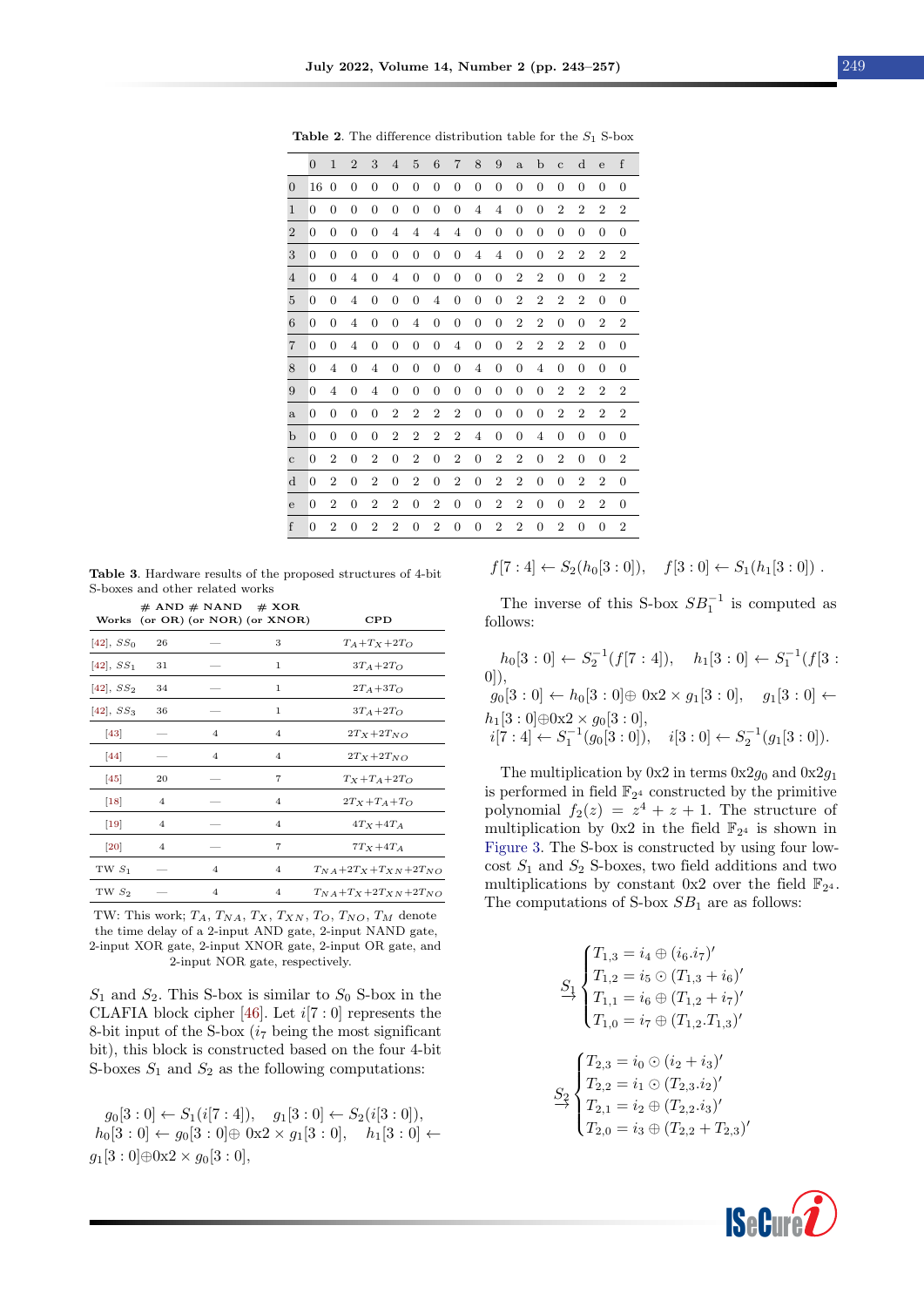<span id="page-7-0"></span>

Figure 3. The structure of 8-bit S-box 
$$
SB_1
$$
  
\n
$$
\times 2\begin{cases}\nT_{3,3} = T_{1,2} \\
T_{3,2} = T_{1,1} \\
T_{3,1} = T_{1,0} \oplus T_{1,3}\n\end{cases}\n\longrightarrow \begin{cases}\nT_{4,3} = T_{2,2} \\
T_{4,2} = T_{2,1} \\
T_{4,1} = T_{2,0} \oplus T_{2,3} \\
T_{4,0} = T_{2,3}\n\end{cases}
$$

$$
\underbrace{Add}_{T_{5,1}} \begin{cases} T_{5,3} = T_{2,3} \oplus T_{3,3} \\ T_{5,2} = T_{2,2} \oplus T_{3,2} \\ T_{5,1} = T_{2,1} \oplus T_{3,1} \\ T_{5,0} = T_{2,0} \oplus T_{3,0} \end{cases} \xrightarrow{Add} \begin{cases} T_{6,3} = T_{1,3} \oplus T_{4,3} \\ T_{6,2} = T_{1,2} \oplus T_{4,2} \\ T_{6,1} = T_{1,1} \oplus T_{4,1} \\ T_{6,0} = T_{1,0} \oplus T_{4,0} \end{cases}
$$

$$
S_2\begin{cases}f_7 = T_{6,0} \odot (T_{6,2} + T_{6,3})'\\f_6 = T_{6,1} \odot (f_7.T_{6,2})'\\f_5 = T_{6,2} \oplus (f_6.T_{6,3})'\\f_4 = T_{6,3} \oplus (f_6 + f_7)'\\S_1\begin{cases}f_3 = T_{5,0} \oplus (T_{5,2}.T_{5,3})'\\f_2 = T_{5,1} \odot (f_3 + T_{5,2})'\\f_1 = T_{5,2} \oplus (f_2 + T_{5,3})'\\f_0 = T_{5,3} \oplus (f_2.f_3)'\end{cases}
$$

In these equations  $i_0$  to  $i_7$ ,  $f_0$  to  $f_7$  and  $T_{m,n}$ , where  $1 \leq m \leq 6, 0 \leq n \leq 3$ , are used for denote of the input, output and intermediate variables, respectively. The critical path delay of S-box in the proposed structure is equal to  $T_{S1} + T_{S2} + 2T_X$ , where  $T_{S1}$ ,  $T_{S2}$ , and  $T_X$  are time delay of the 4-bit  $S_1$  S-box, 4-bit  $S_2$ S-box, and the 2-input XOR gate, respectively. The values of proposed 8-bit S-box  $SB<sub>1</sub>$  are presented in [Table 4.](#page-8-1)

#### 4.2.2  $SB<sub>2</sub>$

The proposed S-box  $SB<sub>2</sub>$  is similar to the MISTY construction, which is a construction to build an 8 bit S-box from smaller 4-bit functions (such as 4-bit S-boxes, 4-bit permutations, etc.). We here focus on



constructions with a 3-round network. It is a good candidate for constructing large S-boxes from smaller ones at a reasonable implementation cost. Therefore, constructing 8-bit S-box from smaller ones can reduce the implementation cost. The proposed 8-bit S-box  $SB<sub>2</sub>$  is composed of five permutation blocks, two 4bit S-boxes  $S_1$  and one 4-bit S-box  $S_2$ , multiplication by constant 0x2, and addition operations in sequence. The proposed structure of 8-bit S-box  $SB<sub>2</sub>$  is shown in [Figure 4.](#page-9-0) In this S-box, we have five permutation blocks called  $P_1$ ,  $P_2$ ,  $P_3$ ,  $P_4$ , and  $P_5$  which are as presented as follows:

$$
P_{o1}[0] = P_{i1}[3], P_{o1}[1] = P_{i1}[0], P_{o1}[2] = P_{i1}[2],
$$
  

$$
P_{o1}[3] = P_{i1}[1]
$$

 $P_{o2}[0] = P_{i2}[0], P_{o2}[1] = P_{i2}[2], P_{o2}[2] = P_{i2}[3],$  $P_{o2}[3] = P_{i2}[1]$ 

 $P_{o3}[0] = P_{i3}[1], P_{o3}[1] = P_{i3}[0], P_{o3}[2] = P_{i3}[3],$  $P_{o3}[3] = P_{i3}[2]$ 

$$
P_{o4}[0] = P_{i4}[2], P_{o4}[1] = P_{i4}[1], P_{o4}[2] = P_{i4}[3],
$$
  

$$
P_{o4}[3] = P_{i4}[0]
$$

 $P_{o5}[0] = P_{i5}[3], P_{o5}[1] = P_{i5}[2], P_{o5}[2] = P_{i5}[0],$  $P_{o5}[3] = P_{i5}[1]$ 

where, the  $P_{oj}$ ,  $P_{ij}$ ,  $1 \leq j \leq 5$ , are the inputs and outputs of five permutations, respectively. The computations of S-box  $SB<sub>2</sub>$  are as follows:

$$
\begin{array}{c}\n\text{NOT} \\
\text{NOT} \\
\begin{cases}\nT_{1,3} = Si_4 \\
T_{1,2} = Si_5 \\
T_{1,1} = Si_6' \\
T_{1,1} = Si_6' \\
T_{2,2} = T_{1,2} \\
T_{2,1} = T_{1,0} \\
T_{2,0} = T_{1,3}\n\end{cases} \\
S_1\n\begin{cases}\nT_{3,3} = T_{2,0} \oplus (T_{2,2}.T_{2,3})' \\
T_{3,2} = T_{2,1} \odot (T_{3,3} + T_{2,2})' \\
T_{3,1} = T_{2,2} \oplus (T_{3,2} + T_{2,3})' \\
T_{3,0} = T_{2,3} \oplus (T_{3,2}.T_{3,3})'\n\end{cases} \\
A\underline{dd} \\
T_{4,2} = T_{3,2} \oplus Si_2 \\
T_{4,1} = T_{3,1} \oplus Si_3 \\
T_{4,0} = T_{3,0} \oplus Si_1\n\end{cases} \\
P_2\n\begin{cases}\nT_{5,3} = T_{4,1} \\
T_{5,2} = T_{4,3} \\
T_{5,1} = T_{4,2} \\
T_{5,2} = T_{4,3} \\
T_{5,0} = T_{4,0}\n\end{cases} \xrightarrow{T_{6,3} = T_{4,2}} T_{6,1} = T_{4,0} \oplus T_{4,3} \\
T_{6,0} = T_{4,3} \\
T_{6,0} = T_{4,3} \\
T_{6,0} = T_{4,3} \\
T_{6,1} = T_{4,0} \oplus T_{4,3} \\
T_{6,0} = T_{4,3}\n\end{cases}
$$

 $T_{6,0} = T_{4,3}$ 

 $T_{5,0} = T_{4,0}$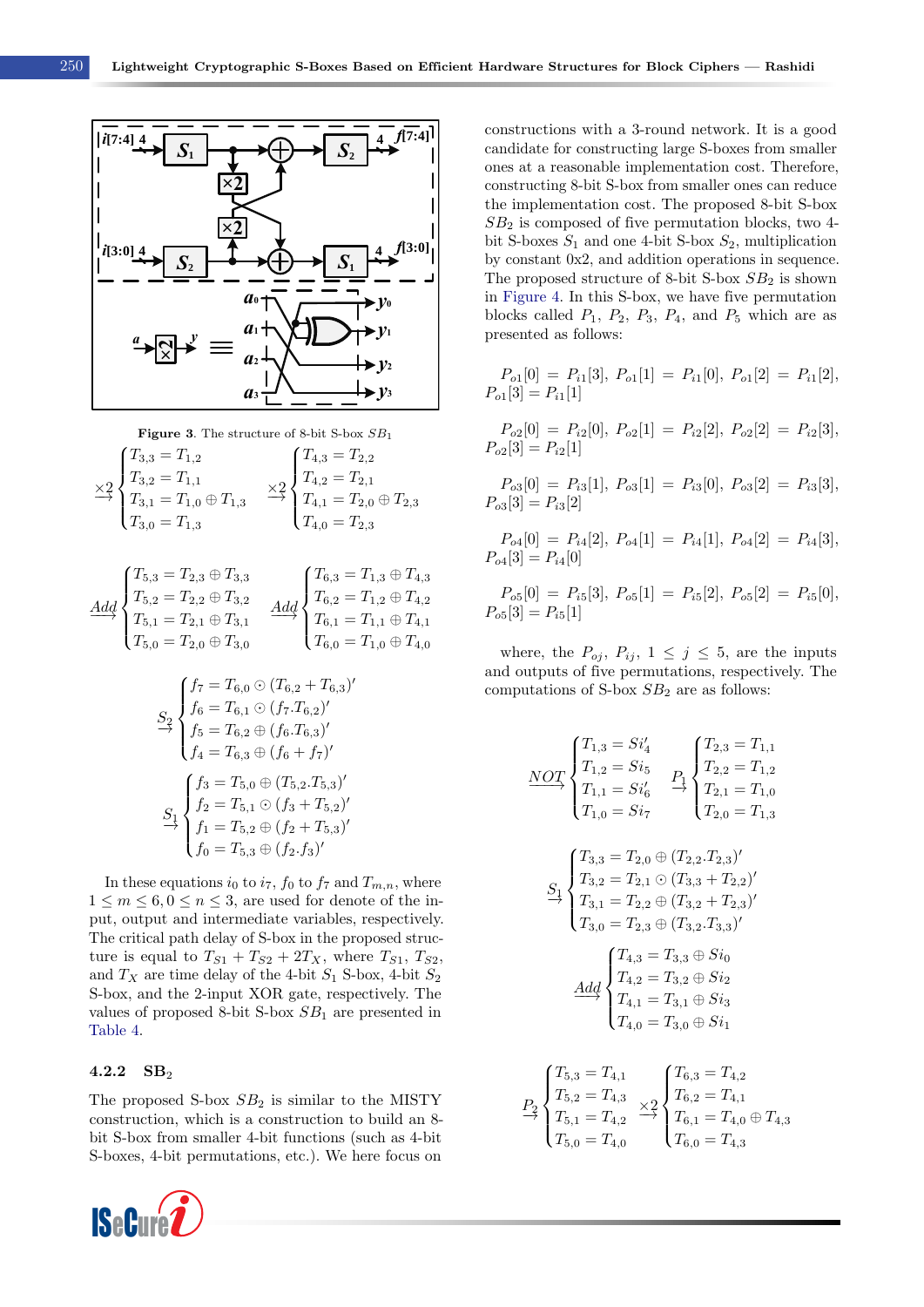Table 4. The values of proposed 8-bit S-box  $SB<sub>1</sub>$ 

<span id="page-8-1"></span>

|                | 0     | 1        | $\overline{2}$ | 3  | 4           | 5 | 6 | $\overline{7}$ | 8                                   | 9 | $\mathbf{a}$ | $\mathbf b$ | $\mathbf{C}$ | d | e                                               | $\mathbf{f}$ |
|----------------|-------|----------|----------------|----|-------------|---|---|----------------|-------------------------------------|---|--------------|-------------|--------------|---|-------------------------------------------------|--------------|
| $\theta$       |       | dd 53 3f |                | e7 | 41          |   |   |                | 98 75 ca 2c b0 19 82 ae f4          |   |              |             |              |   | -0b-66                                          |              |
| 1              |       |          |                |    |             |   |   |                |                                     |   |              |             |              |   | 17 c6 7c fd b8 a1 32 5b 8f 4e d4 25 90 e9 6a 03 |              |
| $\overline{2}$ | 09 fa |          |                |    | 45 c4 30 2e |   |   |                |                                     |   |              |             |              |   | bf e3 92 71 6d ac 88 57 d6 1b                   |              |
| 3              | eO    |          |                |    |             |   |   |                |                                     |   |              |             |              |   | 6c 26 de 99 44 8b 02 33 ad f1 7a b7 18 c5 5f    |              |
| 4              |       |          |                |    |             |   |   |                |                                     |   |              |             |              |   | b6 27 60 a3 15 f2 01 84 5e df 4b c8 ec 9a 79 3d |              |
| 5              | af    |          | 3e 5d bc fb    |    |             |   |   |                |                                     |   |              |             |              |   | la c9 78 67 e6 95 04 d3 42 81 20                |              |
| 6              |       |          |                |    |             |   |   |                |                                     |   |              |             |              |   | 7b 94 11 8a 6f 5c d0 a7 f8 05 36 ee c2 23 bd 49 |              |
| 7              |       |          |                |    |             |   |   |                |                                     |   |              |             |              |   | 43 8d 0e 96 d2 e5 68 29 c0 1c ba 51 ff ab 34 77 |              |
| 8              |       |          |                |    |             |   |   |                |                                     |   |              |             |              |   | 58 d5 aa 61 87 7d 93 1f bb 24 ce 46 39 00 fc e2 |              |
| 9              | 85    | 48 f9    |                |    |             |   |   |                |                                     |   |              |             |              |   | 72 56 63 ed be 14 cb 2f d7 0a 3c a0 91          |              |
| a              |       |          |                |    |             |   |   |                |                                     |   |              |             |              |   | 9c 70 c7 4f ea db 54 31 0d f3 a2 69 16 b5 28 8e |              |
| b              |       |          |                |    |             |   |   |                | 64 eb b2 59 7e 80 4c f6 a5 38 07 9f |   |              |             |              |   | 21 cd 13 da                                     |              |
| $\mathbf{C}$   |       |          |                |    |             |   |   |                |                                     |   |              |             |              |   | 3a a9 d8 2b 0c cf 1e 9d e1 62 73 f0 55 86 47 b4 |              |
| d              |       |          |                |    |             |   |   |                |                                     |   |              |             |              |   | 22 b1 e4 35 c3 06 f7 40 d9 5a 8c 1d 6b 7f 9e a8 |              |
| ${\bf e}$      | c1    |          |                |    |             |   |   |                |                                     |   |              |             |              |   | 12 9b 08 2d 37 a6 dc 4a 89 50 b3 74 6e ef f5    |              |
| f              | fe    | 0f.      | 83             |    |             |   |   |                |                                     |   |              |             |              |   | 10 a4 b9 2a 65 76 97 e8 3b 4d d1 52 cc          |              |

$$
\underbrace{NOT}_{XOT} \begin{cases} T_{7,3} = T_{5,3} \\ T_{7,2} = T_{5,2} \\ T_{7,1} = T'_{5,1} \\ T_{7,0} = T'_{5,0} \end{cases}
$$

$$
P_3 \begin{cases} T_{8,3} = T_{7,2} \\ T_{8,2} = T_{7,3} \\ T_{8,1} = T_{7,0} \end{cases} \xrightarrow{q} \begin{cases} T_{9,3} = T_{8,0} \odot (T_{8,2} + T_{8,3})' \\ T_{9,2} = T_{8,1} \odot (T_{9,3}.T_{8,2})' \\ T_{9,1} = T_{8,2} \oplus (T_{9,2}.T_{8,3})' \\ T_{9,0} = T_{8,3} \oplus (T_{9,2} + T_{9,3})' \end{cases}
$$

$$
\begin{aligned}\n\frac{Add}{SO_2} &= T_{9,3} \oplus Si_7 \\
\frac{Add}{SO_2} &= T_{9,2} \oplus Si_6 \\
\frac{So_1}{SO_1} &= T_{9,1} \oplus Si_5 \\
\frac{NoT}{SO_0} &= T_{9,0} \oplus Si_4\n\end{aligned}\n\begin{aligned}\n\frac{NOT}{T_{10,2}} &= So_2 \\
\frac{NOT}{T_{10,1}} &= So_0 \\
\frac{P_4}{T_{11,2}} &= T_{6,3} \\
\frac{TP_4}{T_{11,1}} &= T_{6,3} \\
\frac{TP_1}{T_{11,1}} &= T_{6,1} \\
\frac{TP_5}{T_{12,2}} &= T_{10,1} \\
\frac{TP_5}{T_{12,2}} &= T_{10,0} \\
\frac{TP_5}{T_{12,1}} &= T_{10,2} \\
\frac{TP_1}{T_{12,1}} &= T_{10,2} \\
\frac{TP_2}{T_{12,1}} &= T_{10,2} \\
\frac{TP_1}{T_{12,0}} &= T_{10,3} \\
\frac{TP_1}{T_{12,0}} &= T_{10,3} \\
\frac{TP_1}{T_{13,2}} &= T_{12,1} \odot (T_{13,3} + T_{12,2})' \\
\frac{TP_1}{T_{13,1}} &= T_{12,2} \oplus (T_{13,2} + T_{12,3})' \\
\frac{TP_1}{T_{13,1}} &= T_{12,2} \oplus (T_{13,2} + T_{12,3})' \\
\frac{TP_1}{T_{13,0}} &= T_{12,3} \oplus (T_{13,2} + T_{13,3})'\n\end{aligned}
$$

$$
\underline{4d}d \n\begin{cases}\nSo_7 = T_{11,0} \oplus T_{13,3} \\
So_4 = T_{11,2} \oplus T_{13,2} \\
So_5 = T_{11,1} \oplus T_{13,1} \\
So_6 = T_{11,3} \oplus T_{13,0}.\n\end{cases}
$$

 $\frac{4}{1}$ 

The input, output and intermediate variables are denoted by  $S_{i0}$  to  $S_{i7}$ ,  $S_{o0}$  to  $S_{o7}$  and  $T_{d1,d2}$ , where  $1 \le d$ 1  $\le$  13, 0  $\le d$ 2  $\le$  3, respectively. As seen in [Fig](#page-9-0)[ure 4,](#page-9-0) the proposed S-box is constructed using only logic gates with an low-cost structure. The critical path delay of S-box in the proposed structure is reduced to  $T_{S1}+T_{S2}+5T_X+T_{XN}+2T_{NO}+3T_N$ , where  $T_{S1}, T_{S2}, T_X, T_{XN}, T_{NO}$  and  $T_N$  are time delay of the 4-bit S-box  $S_1$ , 4-bit S-box  $S_2$ , 2-input XOR gate, 2-input XNOR gate, 2-input NOR gate, and Not gate, respectively. The action of the proposed 8-bit S-box  $SB<sub>2</sub>$  in hexadecimal notation is given by [Table 5.](#page-9-1)

#### <span id="page-8-0"></span>5 Results and Comparison

In this section, we compare the proposed structures of S-boxes with other works. The comparison is performed based on ASIC hardware implementation and security analysis. The ASIC results in the proposed structures are achieved by using the Synopsys Design Compiler tool based on the library of standard cells with 180 nm CMOS technology. The area is measured in gate equivalents (GE). The performance and results of the designs are evaluated in terms of critical path delay (CPD) or delay, area, and area×delay. Criteria and security analysis results for 8-bit S-boxes are shown in [Table 6.](#page-10-1)

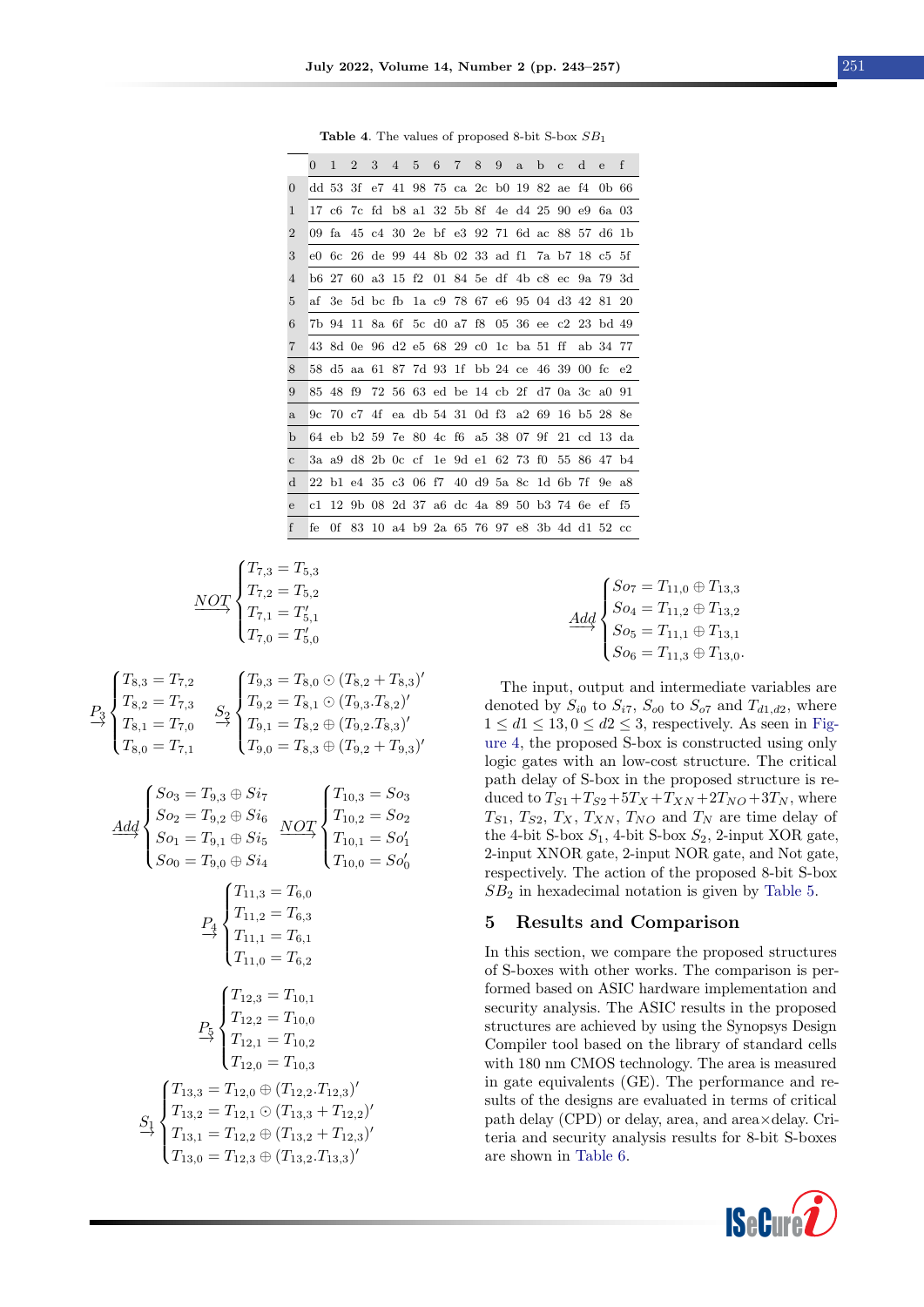<span id="page-9-0"></span>

Figure 4. The structure of 8-bit S-box SB<sup>2</sup>

Table 5. The values of proposed 8-bit S-box  $SB_2$ 

<span id="page-9-1"></span>

|                | $\Omega$ | 1        | $\overline{2}$ | 3  | 4 | 5 | 6 | 7 | 8 | 9 | $\mathbf{a}$                                    | b | $\mathcal{C}$ | d              | $\mathbf{e}$ | f   |
|----------------|----------|----------|----------------|----|---|---|---|---|---|---|-------------------------------------------------|---|---------------|----------------|--------------|-----|
| $\overline{0}$ | 3f       | 30       | fb             |    |   |   |   |   |   |   | a2 bc 11 a3 da 89 57 5d b5 88 b4 76 fe          |   |               |                |              |     |
| 1              |          |          |                |    |   |   |   |   |   |   | 0c 84 98 26 07 ef 99 85 aa d3 2e 01 d2 8b ed 20 |   |               |                |              |     |
| $\overline{2}$ |          |          |                |    |   |   |   |   |   |   | 3e e3 51 48 ed 82 29 10 1a 36 f4 7c 5b 95 9f    |   |               |                |              | -77 |
| 3              | 60       | 59       | 2f             |    |   |   |   |   |   |   | 92 38 21 ac f3 c5 2d 4b 47 8e 06 0a a4          |   |               |                |              |     |
| $\overline{4}$ |          |          |                |    |   |   |   |   |   |   | 7e 87 05 08 86 1f 24 db 5a 52 a0 3c a1 a9 73 7d |   |               |                |              |     |
| 5              |          | 34 19    | 6f             | f6 |   |   |   |   |   |   | 15 8a f7 0e 91 6d 0b 23 02 2c 90 b8             |   |               |                |              |     |
| 6              |          |          |                |    |   |   |   |   |   |   | a6 09 04 dd c7 9a fc 45 81 bf 53 7b 12 be c8 e0 |   |               |                |              |     |
| 7              |          |          |                |    |   |   |   |   |   |   | 22 2a b0 ae d9 d1 63 af 35 8c d7 18 ad 74 b6 cb |   |               |                |              |     |
| 8              |          |          |                |    |   |   |   |   |   |   | 16 9e 5c c0 3d d5 df e1 b2 eb 79 54 ca b3 78 b7 |   |               |                |              |     |
| 9              | 8f       | 67       | f1             |    |   |   |   |   |   |   | 0d e4 6c d0 ce ba c3 65 68 c2 9b c6 69          |   |               |                |              |     |
| a              |          | 1d 13 ff |                |    |   |   |   |   |   |   | 17 de 72 94 1c ea 75 58 41 ab d6 00 39          |   |               |                |              |     |
| b              |          | 7049     |                |    |   |   |   |   |   |   | 44 bb 28 31 a7 fa 66 ee 62 4c 4d a5 03 cf       |   |               |                |              |     |
| $\mathbf{C}$   |          |          |                |    |   |   |   |   |   |   | d4 e8 3a 32 f5 3b c1 c9 40 8d 0f 96 93 cc 97 6e |   |               |                |              |     |
| d              | f9       |          |                |    |   |   |   |   |   |   | e5 43 6b 6a c4 d8 f0 dc 71 e7 1e 9d e2 7f e6    |   |               |                |              |     |
| e              |          | 37 e9    | 33             |    |   |   |   |   |   |   | 1b 56 7a a 880 61 4e 55 ec f2 4f cd 14          |   |               |                |              |     |
| $\mathbf{f}$   |          | bd 64 5f |                |    |   |   |   |   |   |   | 50 25 9c 5e 83 4a 42 f8                         |   |               | 46 b1 b9 2b 27 |              |     |

The used S-boxes in the AES and CLEFIA  $(S_1)$ are the best S-boxes with cryptographic properties of (112, 4, 32, 7) for its NL, DU, L, and AD, respectively. These S-boxes are contracted based on finite field inversion over a field  $\mathbb{F}_{2^8}$ . The quantified SAC for proposed S-boxes  $SB_1$  and  $SB_2$  are equal to 0.5234 and 0.5097, respectively, which are acceptable statistics since they are close to 0.5. As seen in [Table 6,](#page-10-1) the security analysis results (cryptographic properties) for the proposed methods are reasonable compared to other works. Differential and linear properties of the proposed 8-bit S-boxes are equal to 96 and 64, respectively, which are comparable to those of the other 8-bit S-boxes. The CPD, hardware resources, and CPD×Area parameters of the proposed S-boxes are the best results between other S-boxes. There are improvements over previous work, but further work is required to determine whether different structures



can provide better S-boxes.

Based on [Table 6](#page-10-1) the performance of the proposed 8-bit S-boxes is summarized as follows:

- Proposed S-boxes have a reasonable value of nonlinearity compared to other S-boxes in [Ta](#page-10-1)[ble 6.](#page-10-1)
- The SAC values 0.5234 and 0.5097 for the proposed S-boxes  $SB_1$  and  $SB_2$ , respectively, are very near to ideal value of SAC (0.5).
- Differential approximation probability (DAP) values of the proposed S-box  $SB_1$  and  $SB_2$  are just 0.046875 and 0.0625, respectively. These small values of DAP reveal the cryptographic strength of our S-boxes.
- Proposed S-boxes have a Linear approximation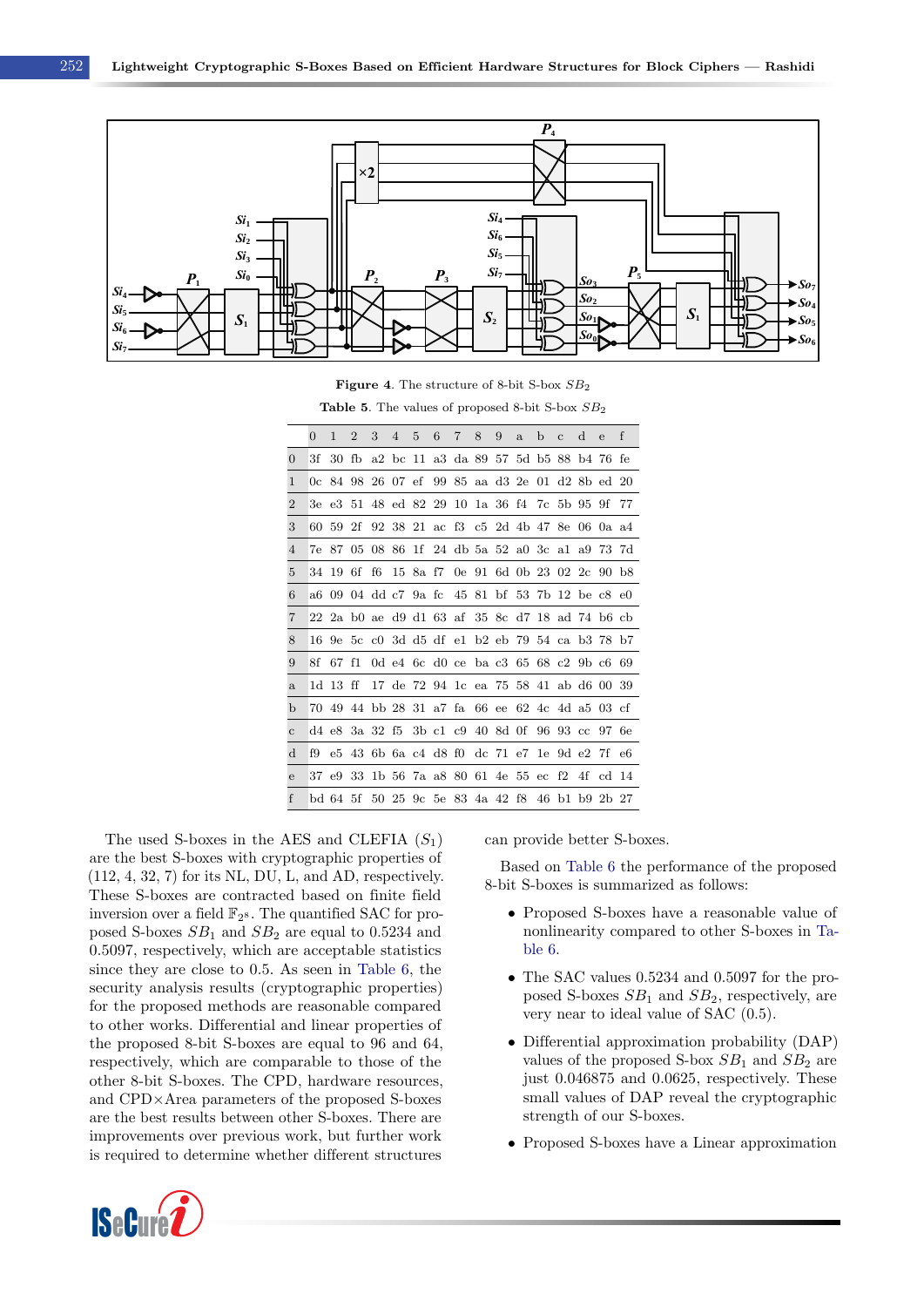<span id="page-10-1"></span>

|  |  |  | <b>Table 6.</b> Criteria and security analysis results for 8-bit S-boxes |  |
|--|--|--|--------------------------------------------------------------------------|--|
|  |  |  |                                                                          |  |

| Works                          | NL     |                |     | DU L AD                  | $\mathbf{DAP}$     | LAP      | $\bf SAC$ |
|--------------------------------|--------|----------------|-----|--------------------------|--------------------|----------|-----------|
| $[47]$ AES                     | 112    | $\overline{4}$ | 32  | 7                        | 0.015625           | 0.0625   | 0.5058    |
| [46] CLEFIA $S_0$              | 100    | 10             | 56  | 7                        | 0.0390625 0.109375 |          |           |
| [46] CLEFIA $S_1$              | 112    | $\overline{4}$ | 32  | $\overline{\phantom{a}}$ | 0.015625           | 0.0625   |           |
| [43] SKINNY                    | 64     | 64             | 128 | 6                        | 0.25               | 0.25     |           |
| [21] MIDORI, $SSb0$ - $SSb3$   | 64     | 64             | 128 | 6                        | 0.25               | 0.25     |           |
| $[48]$ ICEBERG                 | 96     | 8              | 64  | 7                        | 0.03125            | 0.125    |           |
| [19] Fantomas                  | 96     | 16             | 64  | 5                        |                    |          |           |
| [49] Khazad                    | 96     | 8              | 64  | 7                        | 0.03125            | 0.125    |           |
| $[19]$ Robin                   | 96     | 16             | 64  | 6                        |                    |          |           |
| [50] Scream V3                 | 96     | 8              | 64  | 6                        | 0.03125            | 0.125    |           |
| [51] Whirlpool                 | 100    | 8              | 56  | 7                        | 0.03125            | 0.109375 |           |
| $\lceil 5 \rceil$              | 112    |                |     |                          | 0.015625           | 0.0625   | 0.510254  |
| $\lceil 6 \rceil$              | 112    | $\overline{4}$ |     |                          |                    | 0.062    |           |
| $^{[7]}$                       | 107.5  | $\overline{4}$ |     |                          | 0.0390             | 0.1406   | 0.5093    |
| $\lceil 9 \rceil$              | 108    | $\overline{4}$ |     |                          | 0.023              | 0.086    | 0.039     |
| $\left\lceil 25\right\rceil$ I | 112    |                |     |                          | 0.015625           | 0.0625   | 0.503174  |
| $\left[25\right]$ II           | 112    |                |     |                          | 0.015625           | 0.0625   | 0.503174  |
| $\left[25\right]$ III          | 112    |                |     |                          | 0.015625           | 0.0625   | 0.499512  |
| $\left[25\right]$ IV           | 112    |                |     |                          | 0.015625           | 0.0625   | 0.496094  |
| $\left 25\right $ V            | 112    |                |     |                          | 0.015625           | 0.0625   | 0.503174  |
| $\left[25\right]$ VI           | 112    |                |     |                          | 0.015625           | 0.0625   | 0.503662  |
| $[25]$ VII                     | 112    |                |     |                          | 0.015625           | 0.0625   | 0.502441  |
| $[25]$ VIII                    | 112    |                |     |                          | 0.015625           | 0.0625   | 0.495361  |
| $\lceil 16 \rceil$             | 106.8  |                |     |                          | 0.054              | 0.140    | 0.507     |
| [26]                           | 100    |                |     |                          | 0.0625             | 0.179688 | 0.4812    |
| $[27]$                         | 96     | 8              | 64  | 6                        |                    |          |           |
| $[23]$                         | 110.50 |                |     |                          | 0.0234             | 0.0860   | 0.5031    |
| [28]                           | 103    |                |     |                          | 0.0390625 0.136719 |          | 0.4961    |
| $\left 29\right $              | 100    |                |     |                          | 0.0390625 0.140625 |          | 0.5020    |
| TW, SB <sub>1</sub>            | 96     | $12\,$         | 64  | 6                        | 0.046875           | 0.125    | 0.5234    |
| TW, $SB2$                      | 96     | 16             | 64  | 6                        | 0.0625             | 0.125    | 0.5097    |

TW: This work; NL: Nonlinearity; L.: Linearity; DU:Differential Uniformity; AD:Algebraic Degree; DAP: Differential Approximation Probability; LAP: Linear Approximation Probability; SAC: Strict Avalanche Criterion.

> probability (LAP) value equal to 0.125. This small value guarantees that the proposed 8-bit S-boxes have the potential to confront the linear cryptanalysis.

The hardware and timing complexities of the proposed 8-bit S-boxes and other S-boxes are given in [Table 7.](#page-11-8) In this table, the number of consumed logic gates and critical path delay are compared. In [\[56\]](#page-14-1) and [\[61\]](#page-14-2) propose the compact and highly efficient field inversion structure over  $\mathbb{F}_{2^8}$  based on a combination of the non-redundant and redundant finite field.

An optimal normal basis and redundant finite field representations (polynomial ring representation and redundantly represented basis) to implement inversion over  $\mathbb{F}_{2^8}$  using a tower field over  $\mathbb{F}_{(2^4)^2}$ . In [\[58\]](#page-14-3) two low-cost and fast designs for the AES S-box are presented. The authors also introduced a number of heuristic and exhaustive search methods for minimizing the area of the S-box. The number of logic gates in the proposed work is comparable with those in other works.

The SKINNY [\[43\]](#page-13-13) and MIDORI-64(-128) [\[21\]](#page-12-1) Sboxes have lower area consumed than that of the proposed works. But the security level of the proposed S-boxes  $SB<sub>1</sub>$  and  $SB<sub>2</sub>$  are higher than that of the SKINNY and MIDORI-64(-128) S-boxes. For example, the cryptographic properties of the proposed S-boxes  $SB_1$ ,  $SB_2$ , the 8-bit SKINNY S-box, and the 8-bit MIDORI-64(-128) S-boxes  $(SSb_0-SSb_3)$  are equal to (96, 12, 64, 6, 0.046875, 0.125), (96, 12, 64, 6, 0.0625, 0.125), (64, 64, 128, 6, 0.25, 0.25), and (64, 64, 128, 6, 0.25, 0.25), for the terms (NL, DU, L, AD, DAP, LAP), respectively. One of the most important problems of the Skinny 8-bit S-box is the low value of the Nonlinearity parameter and the high value of the Linearity parameter. These two numbers for this S-box are 64 and 128, respectively. However, these two parameters for our S-boxes are 96 and 64, respectively. Therefore, the Nonlinearity parameter for the proposed S-boxes is higher than that of Skinny 8-bit S-box, and in the case of the Linearity parameter, the obtained value for the proposed works is much less.

The hardware implementation results of the proposed and other 8-bit S-boxes are shown in [Table 8.](#page-12-14) As seen from the table, the proposed S-boxes  $SB<sub>1</sub>$  and  $SB<sub>2</sub>$  have a reasonable implementation cost. These Sboxes can be as the good candidates for block ciphers with low area consumption and reasonable security level.

#### <span id="page-10-0"></span>6 Conclusion

The S-box is one of the important components in many block ciphers. Therefore, the main part of the implementation depends on S-box. Designing an Sbox which minimizes the area and timing characteristic is crucial for obtaining optimal results. Cryptographic devices are constrained in terms of execution time and computational resources. In this paper, we present four area-optimized S-boxes including two 4-bit S-boxes  $(S_1 \text{ and } S_2)$  and two 8-bit Sboxes  $(SB_1 \text{ and } SB_2)$ , which are suitable for the development of lightweight block ciphers. The proposed structures of 4-bit S-boxes are constructed based on only 8 logic gates. The 8-bit  $SB_1$  and  $SB_2$  S-boxes are constructed based on 4-bit S-boxes  $S_1$  and  $S_2$ , multiplication by constant  $0x2$  in the finite field  $\mathbb{F}_{2^4}$ ,

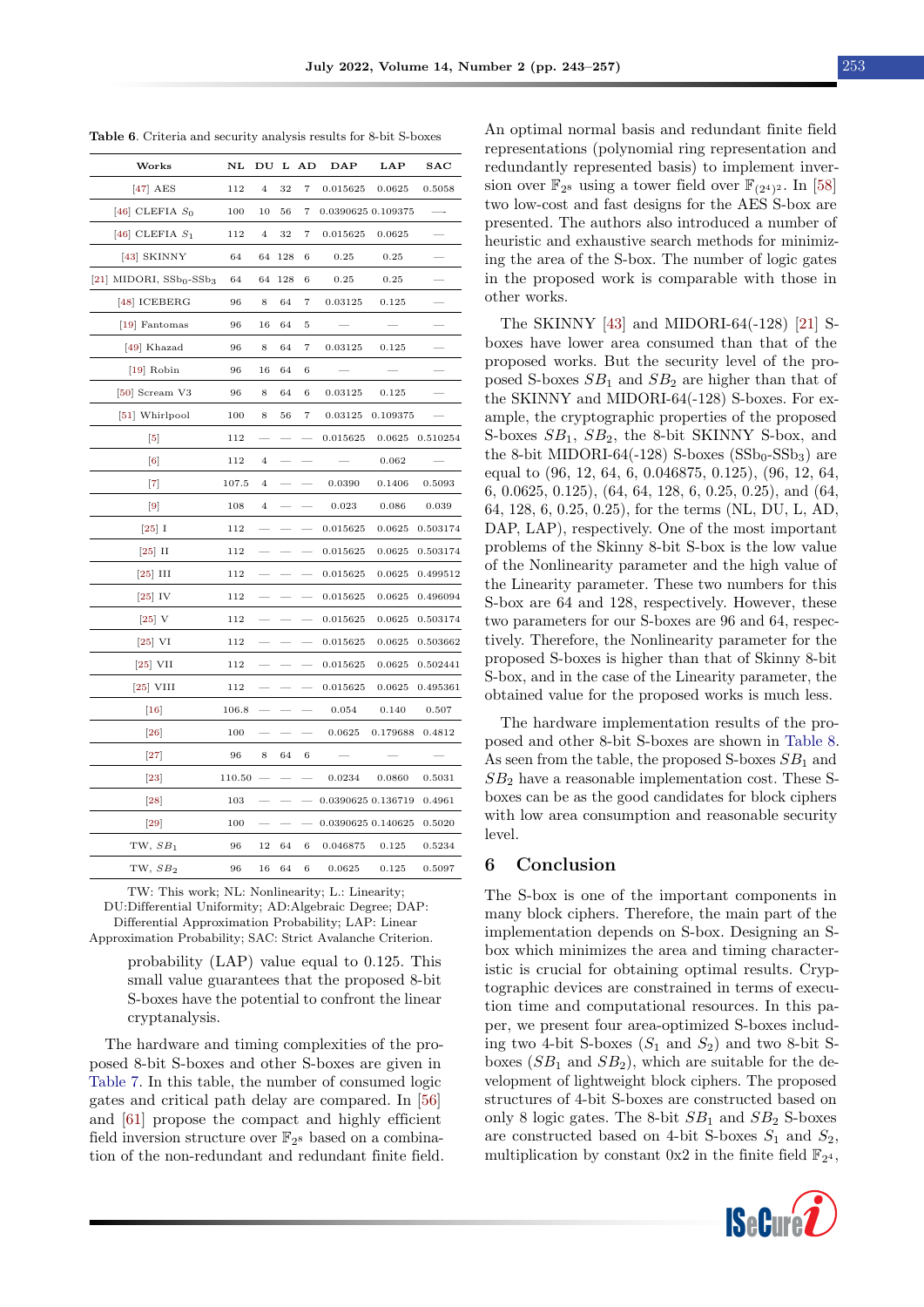<span id="page-11-8"></span>

| XOR/AND/NAND/  |                                |     |     |                                             |  |  |  |  |  |  |  |
|----------------|--------------------------------|-----|-----|---------------------------------------------|--|--|--|--|--|--|--|
| <b>XNOR</b>    | <b>OR</b>                      | NOR | MUX | CPD                                         |  |  |  |  |  |  |  |
| 91             |                                | 36  |     |                                             |  |  |  |  |  |  |  |
| 117            | 35                             |     |     | $20T_X + 3T_A$                              |  |  |  |  |  |  |  |
| 123            | 36                             |     |     | $23T_X + 4T_A$                              |  |  |  |  |  |  |  |
| 83             | 32                             |     |     | $21Tx + T_Nx + 4T_A$                        |  |  |  |  |  |  |  |
| 154            | 36                             |     |     | $21T_X + T_N + 4T_A$                        |  |  |  |  |  |  |  |
| 93             | 55                             |     |     | $11T_X + 3T_A$                              |  |  |  |  |  |  |  |
| 87             | 54                             |     |     | $11T_X + 3T_A + T_O$                        |  |  |  |  |  |  |  |
| 216            | 141                            |     |     | $11T_X + 3T_A + T_O$                        |  |  |  |  |  |  |  |
| 79             |                                | 41  |     | $11T_X + 4T_{NA} + T_{NO} + T_N$            |  |  |  |  |  |  |  |
| 69             | 41                             |     |     | $16T_X + 4T_{NA} + T_N$                     |  |  |  |  |  |  |  |
| 130            | 35                             |     |     | $24T_X + 4T_A + T_N$                        |  |  |  |  |  |  |  |
| 78             | $\overline{4}$                 | 42  | 6   | $7T_X + T_A + 1T_{XN} + 2T_{NO} + T_M$      |  |  |  |  |  |  |  |
| 69             |                                | 32  | 10  | $8T_X + 2T_{XN} + T_{NA} + 2T_{NO} + T_M$   |  |  |  |  |  |  |  |
| 64             | $\overline{4}$                 | 23  | 6   | $18T_X + 2T_{XN} + T_{NA} + 2T_{NO} + T_M$  |  |  |  |  |  |  |  |
| 8              |                                | 8   |     | $4T_X + 4T_{NO}$                            |  |  |  |  |  |  |  |
| $\overline{4}$ | 4                              | 28  |     | $T_X + 2T_{NO}$                             |  |  |  |  |  |  |  |
| 26             |                                | 16  |     | $5T_X + 3T_{XN} + 2T_{NA} + 4T_{NO}$        |  |  |  |  |  |  |  |
| 25             |                                | 12  |     | $8T_X + 4T_{XN} + 2T_{NA} + 6T_{NO} + 3T_N$ |  |  |  |  |  |  |  |
|                | [21] MIDORI, $SSb_0$ - $SSb_3$ |     |     |                                             |  |  |  |  |  |  |  |

Table 7. Hardware results of the proposed 8-bit S-boxes and other works

TW: This work; TO: trade-off; C: Compact; F: Fast;  $T_A$ ,  $T_{NA}$ ,  $T_X$ ,  $T_{XN}$ ,  $T_O$ ,  $T_{NO}$ ,  $T_N$ ,  $T_M$  denote the time delay of a 2-input AND gate, 2-input NAND gate, 2-input XOR gate, 2-input XNOR gate, 2-input OR gate, 2-input NOR gate, NOT gate, and 2-to-1 multiplexer, respectively.

field additions, and permutation blocks. The cryptographic strength of the proposed S-boxes is analyzed by studying the standard properties of an S-box. The implementation results of the proposed architectures in 180 nm CMOS technology are achieved. The results show that the proposed structures have reasonable hardware resources, timing characteristics, and security properties compared to the other works.

## Acknowledgment

The author would like to thank the reviewers for their comments.

#### References

- <span id="page-11-0"></span>[1] Hatzivasilis, G., Fysarakis, K., Papaefstathiou, I. and Manifavas, C., A review of lightweight block ciphers, Journal of Cryptographic Engineering, Vol. 11, Iss. 3, 2018, pp. 141-184.
- [2] J. Mohd, B., Hayajneh, T. and V. Vasilakos, A., A survey on lightweight block ciphers for lowresource devices: Comparative study and open issues, J Cryptogr Eng, Vol. 58, 2015, pp. 73-93.
- [3] Rashidi, B., High-throughput and Flexible ASIC Implementations of SIMON and SPECK Lightweight Block Ciphers, International Journal of Circuit Theory and Applications, Vol. 47, Iss. 8, 2019, pp. 1254-1268.
- <span id="page-11-1"></span>[4] Rashidi, B., Low-cost and Two-cycle Hardware Structures of PRINCE Lightweight Block Cipher, International Journal of Circuit Theory and Applications,, Vol. 48, Iss. 8, 2020, pp. 1227-1243.
- <span id="page-11-2"></span>[5] Farwa, S., Shah, T., and Idrees, L., A highly nonlinear S-box based on a fractional linear transformation, Springer Plus, Vol. 5, No. 1, 2016, pp. 1-12.
- <span id="page-11-3"></span>[6] Razaq, A., Al-Olayan, H.A., Ullah, A., Riaz, A., and Waheed, A., A Novel Technique for the Construction of Safe Substitution Boxes Based on Cyclic and Symmetric Groups, Security and Communication Networks, Vol. 2018, 2018, pp. 1-10.
- <span id="page-11-4"></span>[7] Tian, Y., and Lu, Z., Chaotic S-Box: Intertwining Logistic Map and Bacterial Foraging Optimization, Mathematical Problems in Engineering, Vol. 2017, 2017, pp. 1-12.
- <span id="page-11-5"></span>[8] Khan M.F., Ahmed A., Saleem K., A Novel Cryptographic Substitution Box Design Using Gaussian Distribution, IEEE Access , Vol. 7, 2019, pp. 15999-16007.
- <span id="page-11-7"></span>[9] Shuai, L., Wang, L., Miao, L., and Zhou, X., S-Boxes Construction Based on the Cayley Graph of the Symmetric Group for UASNs, IEEE Access , Vol. 7, 2019, pp. 38826-38832.
- <span id="page-11-6"></span>[10] Asif Khan, M., Ali, A., Jeoti, V., and Manzoor, S., A Chaos-Based Substitution Box (S-Box) De-

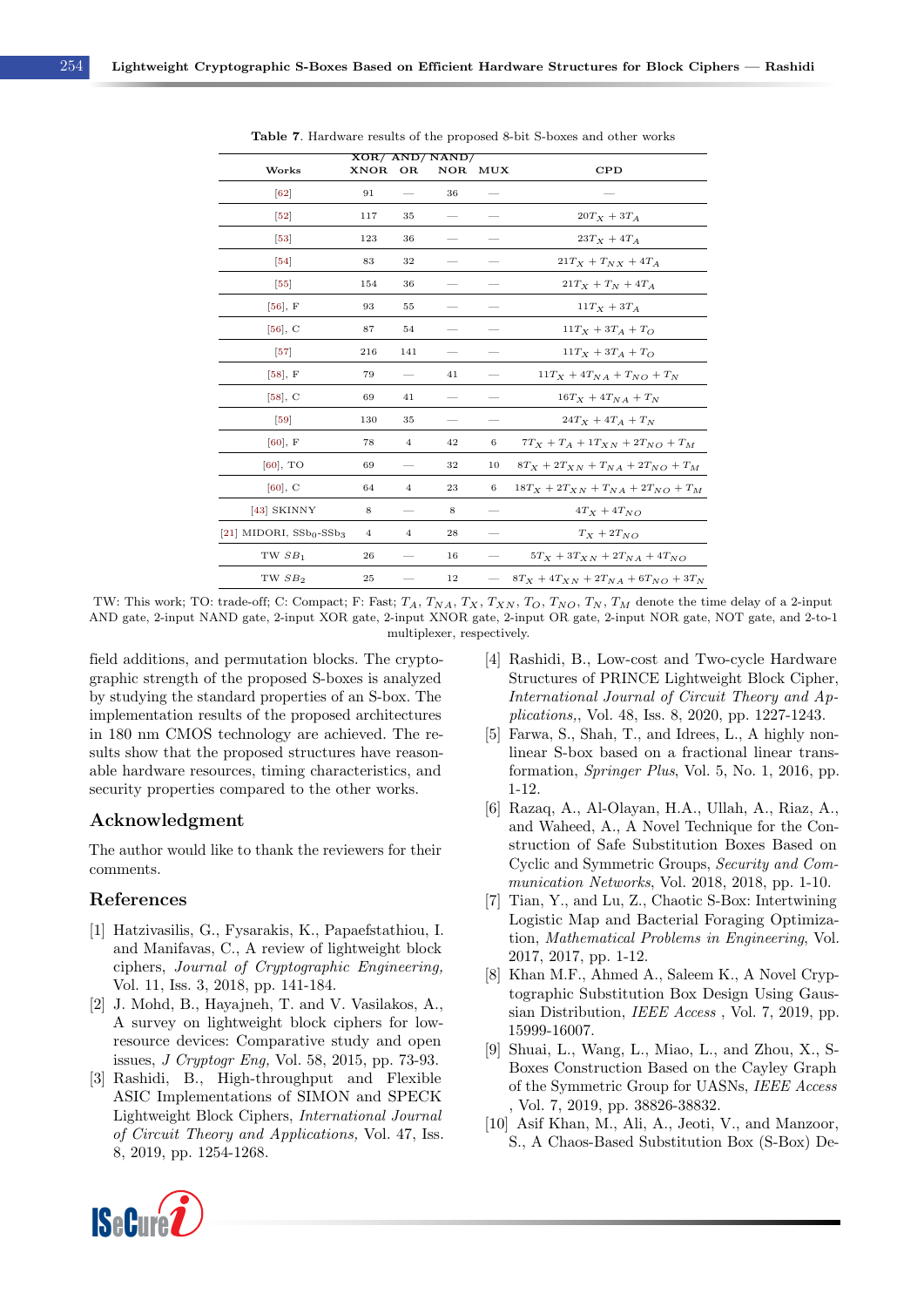| Works                    |                   |      |       | Technology Area(GE) CPD(ns) Area $\times$ Time |
|--------------------------|-------------------|------|-------|------------------------------------------------|
| $[47]$ AES               | 180nm             | 236  | 5.69  | 1342.84                                        |
| [42] CLEFIA $S_0$        | 180nm             | 209  | 0.964 | 201.476                                        |
| [42] CLEFIA $S_1$        | 180 <sub>nm</sub> | 291  | 2.59  | 753.69                                         |
| [49] Khazad              | 180 <sub>nm</sub> | 154  | 2.48  | 381.92                                         |
| [19] Fantomas            | 180 <sub>nm</sub> | 130  | 2.43  | 315.9                                          |
| $[19]$ Robin             | 180 <sub>nm</sub> | 79   | 2.37  | 187.23                                         |
| [50] Scream V3           | 180 <sub>nm</sub> | 87   | 2.38  | 207.06                                         |
| [51] Whirlpool           | 180 <sub>nm</sub> | 146  | 2.37  | 346.02                                         |
| $[48]$ ICEBERG           | 180 <sub>nm</sub> | 151  | 2.39  | 360.89                                         |
| $\lceil 61 \rceil$       | 65nm              | 332  | 3.17  | 1052.44                                        |
| $\lceil 62 \rceil$       | 130nm             | 234  |       |                                                |
| [63], Canright           | 250nm             | 400  | 5     | 2000                                           |
| $[63]$ , Satoh           | 250nm             | 438  | 5.93  | 2597.34                                        |
| [63], Wolkers-torfer     | 250nm             | 412  | 5.94  | 2447.28                                        |
| $[63]$ , Hw-lut          | 250nm             | 1302 | 5.88  | 7655.76                                        |
| $[63]$ , Sub16-lut       | 250nm             | 1957 | 4.46  | 8728.22                                        |
| $[63]$ , Hybrid-lut      | 250nm             | 799  | 5.83  | 4658.17                                        |
| $[63]$ , Bertoni         | 250nm             | 1399 | 3.31  | 4630.69                                        |
| $[63]$ , Bertoni- $2stg$ | 250nm             | 1421 | 3.26  | 4632.46                                        |
| $[56]$ , Fast            | 65nm              | 262  | 2.78  | 728.36                                         |
| $[56]$ , Compact         | 65nm              | 249  | 3.04  | 756.96                                         |
| $[58]$ , Fast            | 65nm              | 208  | 0.78  | 162.24                                         |
| $[58]$ , Compact         | 65nm              | 188  | 1.198 | 225.224                                        |
| $\left[53\right]$        | 180 <sub>nm</sub> | 272  | 10    | 2720                                           |
| TW $SB1$                 | 180 <sub>nm</sub> | 83   | 1.362 | 113.046                                        |
| TW $SB_2$                | 180 <sub>nm</sub> | 82   | 1.904 | 156.128                                        |
|                          |                   |      |       |                                                |

<span id="page-12-14"></span>Table 8. Implementation results of the proposed 8-bit S-boxes and other works

TW: This work.

sign with Improved Differential Approximation Probability (DP), Iranian Journal of Science and Technology, Transactions of Electrical Engineering, Vol. 42, Iss. 2, 2018, pp. 219-238.

- <span id="page-12-2"></span>[11] Isa, H., Jamil, N., and Reza Zaba, M., Construction of Cryptographically Strong S-Boxes Inspired by Bee Waggle Dance, New Generation Computing, Vol. 34, Iss. 3, 2016, pp. 221-238.
- <span id="page-12-3"></span>[12] Rafiq, A., and Khan, M., Construction of new S-boxes based on triangle groups and its applications in copyright protection, Multimedia Tools and Applications, Vol. 78, 2019, pp. 15527-15544.
- <span id="page-12-12"></span>[13] Muhammad Ali, K., and Khan, M., A new construction of confusion component of block ciphers, Multimedia Tools and Applications, Vol. 78, 2019, pp. 32585-32604.
- [14] Dey, S., and Ghosh, R., A smart review and two new techniques using 4-bit Boolean functions for cryptanalysis of 4-bit crypto S-boxes, Inter-

national Journal of Computers and Applications, Vol. 2018, 2018, pp. 1-19.

- <span id="page-12-4"></span>[15] Ahmad, M., Doja, M.N., and Sufyan Beg, M.M., ABC Optimization Based Construction of Strong Substitution-Boxes, Wireless Personal Communications, Vol. 101, Iss. 3, 2018, pp. 1715-1729.
- <span id="page-12-5"></span>[16] Zahid, A.H., Arshad, M.J., An Innovative Design of Substitution-Boxes Using Cubic Polynomial Mapping, Symmetry, Vol. 11, Iss. 3, 2019, pp. 1- 10.
- <span id="page-12-6"></span>[17] Zahid, A.H., Arshad, M.J., Construction of Lightweight S-Boxes Using Feistel and MISTY Structures, in Proc. 22nd International Conference on Selected Areas in Cryptography, Sackville, NB, Canada, LNCS, Vol. 9566, 2015, pp. 373-393.
- <span id="page-12-7"></span>[18] Ullrich, M., De Canniere, C., Indesteege, S., Kucuk, O., Mouha, N., Preneel, B., Finding Optimal Bitsliced Implementations of 4\*4-Bit S-boxes, in Proc. Symmetric Key Encryption Workshop, Copenhagen, DK, 2011, pp. 1-20.
- <span id="page-12-8"></span>[19] Grosso, G., Leurent, G., Standaert, F.X., and Varici, K., LS-Designs: Bitslice Encryption for Efficient Masked Software Implementations, in Proc. 21st International Workshop on Fast Software Encryption, London, UK, LNCS, Vol. 8540, 2014, pp. 18-37.
- <span id="page-12-9"></span>[20] Daemen, J., Peeters, M., Assche, G.V., Rijmen, V., Nessie proposal: NOEKEON, 2000, Available at http://gro.noekeon.org/Noekeon-spec.pdf
- <span id="page-12-1"></span>[21] Banik, S., Bogdanov, A., Isobe, T., Shibutani, K., Hiwatari, H., Akishita, T., and Regazzoni, F., Midori: A Block Cipher for Low Energy, in Proc. International Conference on the Theory and Application of Cryptology and Information Security (ASIACRYPT), Auckland, New Zealand, Vol. 9453, 2015, pp. 411-436.
- <span id="page-12-0"></span>[22] Bao, Z., Guo, J., Ling, S., and Sasaki, Y., Peigena Platform for Evaluation, Implementation, and Generation of S-boxes, IACR Transactions on Symmetric Cryptology, Vol. 2019, No. 1, 2019, pp. 330-394.
- <span id="page-12-10"></span>[23] Shahzad, I., Mushtaq, Q., and Razaq, A., Construction of New S-Box Using Action of Quotient of the Modular Group for Multimedia Security, Security and Communication Networks, Vol. 2019, 2019, pp. 1-10.
- <span id="page-12-11"></span>[24] Lambic, D., S-box design method based on improved onedimensional discrete chaotic map, Journal of Information and Telecommunication, Vol. 2, Iss. 2, 2018, pp. 181-191.
- [25] Muhammad Ali, K. and Khan, M., A new construction of confusion component of block ciphers, Multimedia Tools and Applications, Vol. 78, 2019, pp. 32585-32604.
- <span id="page-12-13"></span>[26] Khan, M., Shah T., Batool S.I., Construction of S-box based on chaotic Boolean functions and its

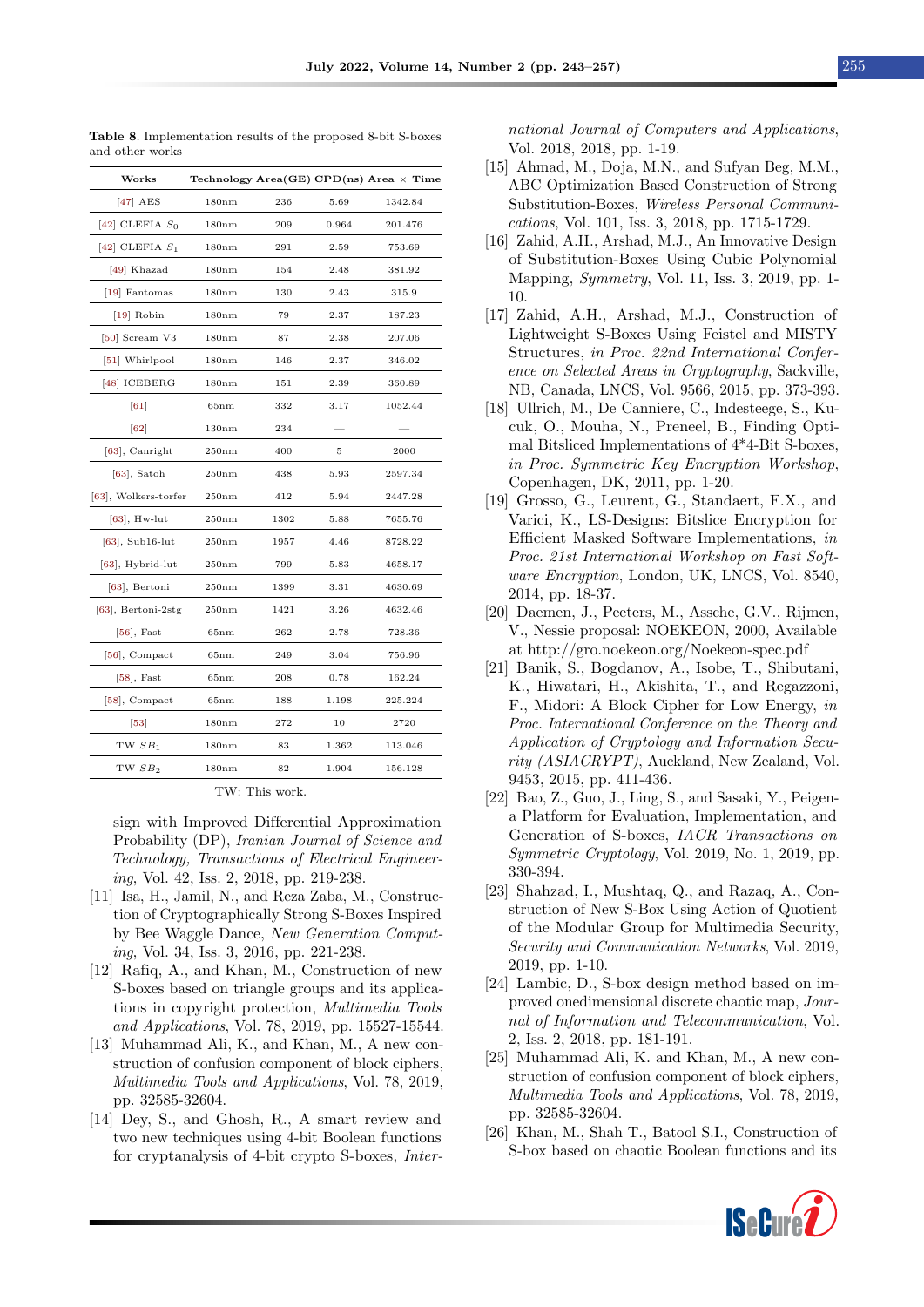application in image encryption, Neural Comput & Applic, Vol. 27, Iss. 3, 2016, pp. 677-685.

- <span id="page-13-22"></span>[27] Gerard, B., Grosso, V., Naya-Plasencia, M., Standaert, F.X., Block ciphers that are easier to mask: how far can we go?, in Proc.  $15^{th}$  International Workshop on Cryptographic Hardware and Embedded Systems-CHES, Santa Barbara, CA, USA, LNCS, Vol. 8086, 2013, pp. 383-399.
- <span id="page-13-23"></span>[28] Gondal, M.A., Raheem, A., Hussain, I., A scheme for obtaining secure S-boxes based on chaotic Baker's map, 3D Research, Vol. 5, No. 3, 2014, pp. 1-8.
- <span id="page-13-1"></span>[29] Anees, A., Ahmed, Z., A technique for designing substitution box based on van der pol oscillator, Wirel Pers Commun, Vol. 82, No. 3, 2015, pp. 1497-1503.
- <span id="page-13-0"></span>[30] Stein, W., Joyner, D., SAGE: System for Algebra and Geometry Experimentation, Available at http://www.sagemath.org.
- <span id="page-13-2"></span>[31] Belazi, A., Khan, M., Abd El-Latif, A. A., and Belghith, S., Efficient cryptosystem approaches: Sboxes and permutation-substitution-based encryption, Nonlinear Dynamics, Vol. 87, 2016, pp. 337-361.
- <span id="page-13-3"></span>[32] Rashidi, B., Compact and Efficient structure of 8-bit S-box for lightweight cryptography, Integration, the VLSI Journal, Vol. 76, 2021, pp. 172-182.
- <span id="page-13-4"></span>[33] Matsui, M., Linear Cryptanalysis Method for DES Cipher, in Proc. EUROCRYPT: Workshop on the Theory and Application of of Cryptographic Techniques, Lofthus, Norway, Vol. 765, 1994, pp. 386-397.
- <span id="page-13-5"></span>[34] Carlet, C., Ding, C., Nonlinearities of S-boxes, Finite Fields and Their Applications, Vol. 13, 2007, pp. 121-135.
- <span id="page-13-6"></span>[35] Chabaud, F., Vaudenay, S., Links Between Differential and Linear Cryptanalysis, in Proc. EU-ROCRYPT: Workshop on the Theory and Application of of Cryptographic Techniques, New York, USA, LNCS, Vol. 950, 1995, pp. 356-365.
- <span id="page-13-7"></span>[36] Boss, E., Grosso, V., Güneysu, T., Leander, G., Moradi, A., Schneider, T., Strong 8-bit Sboxes with efficient masking in hardware extended version, J. Cryptogr. Eng., Vol. 7, Iss. 2, 2017, pp. 149-165.
- <span id="page-13-8"></span>[37] Biham, E. and Shamir, A., Differential Cryptanalysis of DES-like Cryptosystems, Journal of Cryptology, Vol. 4, 1991, pp. 3-72.
- <span id="page-13-9"></span>[38] Webster, A.F., and Tavares, S.E., On the design of S-boxes, in Proc. Advances in Cryptology-CRYPTO, Berlin, LNCS, Vol. 218, 1986, pp. 523- 534.
- <span id="page-13-10"></span>[39] Knudsen, L.R., Truncated and Higher Order Differentials, in Proc. International Workshop on Fast Software Encryption, Leuven, Belgium, LNCS, Vol. 1008, 1995, pp. 196-211.
- <span id="page-13-11"></span>[40] Carlet, C., On Known and New Differentially Uniform Functions, in Proc. Australasian Conference on Information Security and Privacy, Melbourne, Australia, LNCS, Vol. 6812, 2011, pp. 1- 15.
- <span id="page-13-12"></span>[41] Jakimoski, G., and Kocarev, L.C., Chaos and cryptography: block encryption ciphers based on chaotic maps, IEEE Transactions on Circuits and Systems I: Fundamental Theory and Applications, Vol. 48, No. 2, 2001, pp. 163-169.
- <span id="page-13-15"></span>[42] Rashidi, B., Efficient and Flexible Hardware Structures of the 128-bit CLEFIA Block Cipher, IET Computers & Digital Techniques, Vol. 14, Iss. 2., 2020, pp. 69-79.
- <span id="page-13-13"></span>[43] Beierle, C., Jean, J., Kolbl, S., Leander, G., Moradi, A., Peyrin, T., Sasaki, Y., Sasdrich, P., Sim, S.M., The SKINNY family of block ciphers and its low-latency variant MANTIS, in Proc. 36th Advances in Cryptology-CRYPTO, Santa Barbara, CA, USA, LNCS, Vol. 9815, 2016, pp. 123-153.
- <span id="page-13-14"></span>[44] Shibutani, K., Isobe, T., Hiwatari, H., Mitsuda, A., Akishita, T., Shirai, T., Piccolo: An Ultra-Lightweight Block cipher, in Proc. CHES: International Workshop on Cryptographic Hardware and Embedded Systems, Nara, Japan, LNCS, Vol. 6917, 2011, pp. 342-357.
- <span id="page-13-16"></span>[45] Rashidi, B., Efficient and high-throughput application-specific integrated circuit implementations of HIGHT and PRESENT block ciphers, IET Circuits, Devices & Systems, Vol. 13, Iss. 6, 2019, pp. 731-740.
- <span id="page-13-17"></span>[46] Shirai, T., Shibutani, K., Akishita, T., Moriai, S., and Iwata, T., The 128-Bit Block cipher CLE-FIA (Extended Abstract), in Proc. International Workshop on Fast Software Encryption, LNCS, Vol. 4593, Luxembourg, 2007, pp. 181-195.
- <span id="page-13-18"></span>[47] Daemen, J., Rijmen, V., The Design of Rijndael: AES-The Advanced Encryption Standard, Information Security and Cryptography, Springer, New York, 2002.
- <span id="page-13-19"></span>[48] Standaert, F., Piret, G., Rouvroy, G., Quisquater, J., Legat, J., ICEBERG : An Involutional Cipher Efficient for Block Encryption in Reconfigurable Hardware, in Proc.  $11^{th}$  International Workshop on Fast Software Encryption, Delhi, India, LNCS, Vol. 3017, 2004, pp. 279-298.
- <span id="page-13-20"></span>[49] Barreto, P., Rijmen, V., The Khazad legacylevel block cipher, in Proc. First open NESSIE Workshop, Leuven, Belgium, 2000, pp. 1-15.
- <span id="page-13-21"></span>[50] Grosso, V., Leurent, G., Standaert, F., Varici, K., Journault, A., Durvaux, F., Gaspar, L., Kerckhof, S., SCREAM Side-Channel Resistant Authenticated Encryption with Maskingver 3, submission to CAESAR competition of authenticated ciphers, https:// competi-